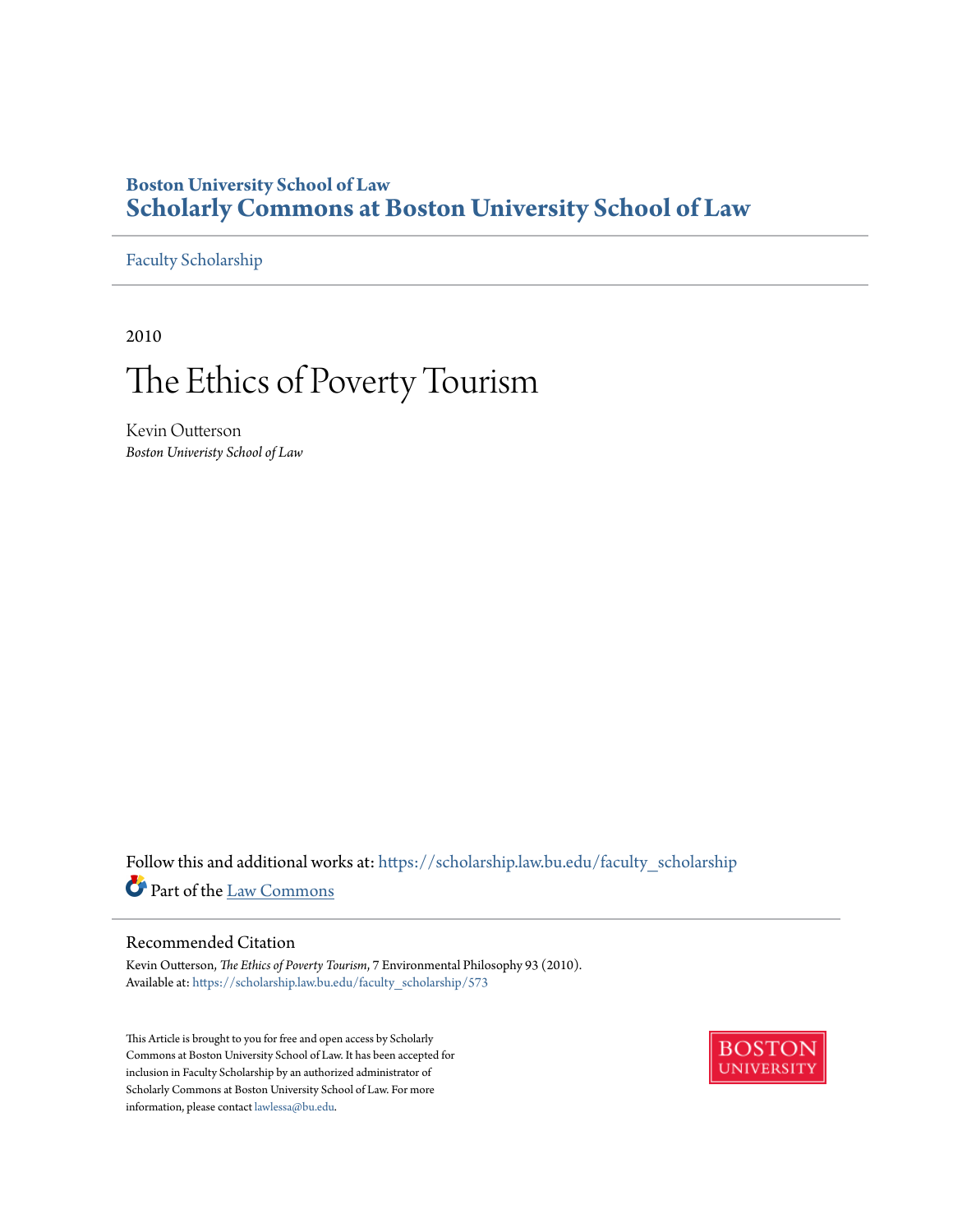

## **THE ETHICS OF POVERTY TOURISM**

Boston University School of Law Working Paper No. 09-29 (June 2, 2009)

Evan Selinger and Kevin Outterson

This paper can be downloaded without charge at:

http://www.bu.edu/law/faculty/scholarship/workingpapers/2009.html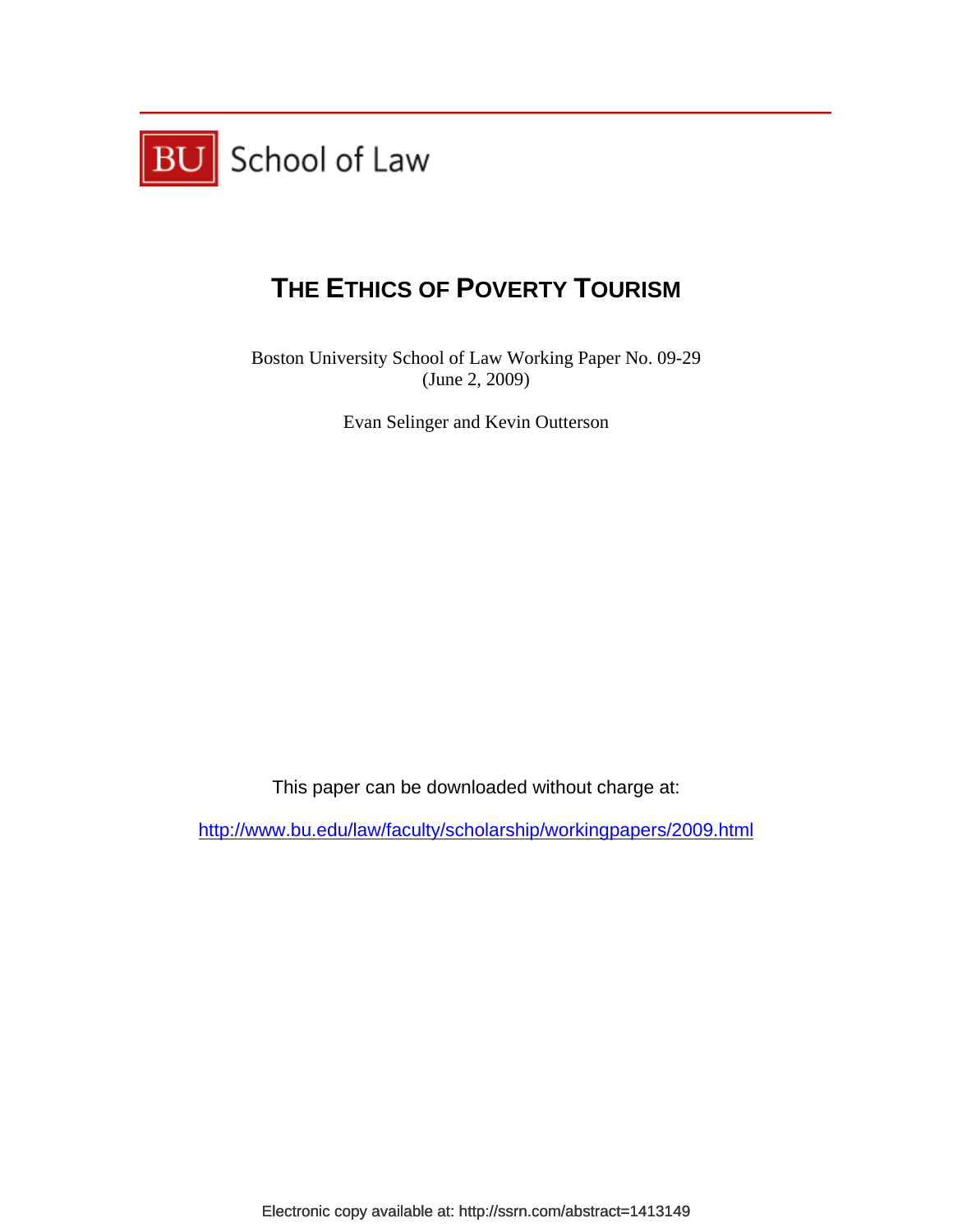### **The Ethics of Poverty Tourism**

**Evan Selinger**

*Department of Philosophy, Rochester Institute of Technology, 92 Lomb Memorial Drive, Rochester, NY 14623; evan.selinger@rit.edu*

**Kevin Outterson**

*Boston University Schools of Law and Public Health, 765 Commonwealth Ave. #1140, Boston, MA 02265; mko@bu.edu*

*Poverty tours—actual visits as well as literary and cinematic versions are characterized as morally controversial trips and condemned in the press as voyeuristic endeavors. In this collaborative essay, we draw from personal experience, legal expertise, and phenomenological philosophy and introduce a conceptual taxonomy that clarifies the circumstances in which observing others has been construed as an immoral use of the gaze. We appeal to this taxonomy to determine which observational circumstances are ethically relevant to the poverty tourism debate. While we do not defend all or even most poverty tourism practices, we do conclude that categorical condemnation of poverty tourism is unjustified.* 

#### **Introduction**

Reality tourism in impoverished areas goes by several names; critics call it "poorism;" a more neutral term is "poverty tourism."1 Articles in *The New York* 

*Copyright © 2010 by The International Association for Environmental Philosophy. Printed in the United States of America. All rights reserved.* 

Electronic copy available at: http://ssrn.com/abstract=1413149

<sup>1.</sup> The term "poorism" evokes group-oriented oppression, the kind associated with "sexism" and "racism." Since debates about poverty should take place on fair terms, we recommend that future discussions of the practice of visiting impoverished areas revolve around the phrases "poverty tours" and "reality tours." If a convincing case can be made that poverty tours necessarily discriminate against poor people, then, and only then, does justification arise for using the term "poorism" to designate assessment of the practice. Unfortunately, present journalistic writing incites biased evaluations by using "poorism" to designate negative assessment of poverty tours as well as the practice itself. We recognize that the phrase "reality tours" can seem naïve, especially given the range of preconceptions about culture, class, and race that influence what tourists perceive and how tourists act during any kind of a tour. To minimize the likelihood of being misinterpreted, we concede that tourism is a value-laden experience, and that generally speaking, experience of any kind is value-laden. Our point is that it is not contradictory to (1) endorse a value-laden conception of experience while (2) defending the appropriateness of conceiving of visits to impoverished areas as "reality tours," because (3) our preferred designation is a comparative description. Outterson finds that when he brings students to a *favela*, they experience aspects of globalization

*Environmental Philosophy 7 (2), 1–22.*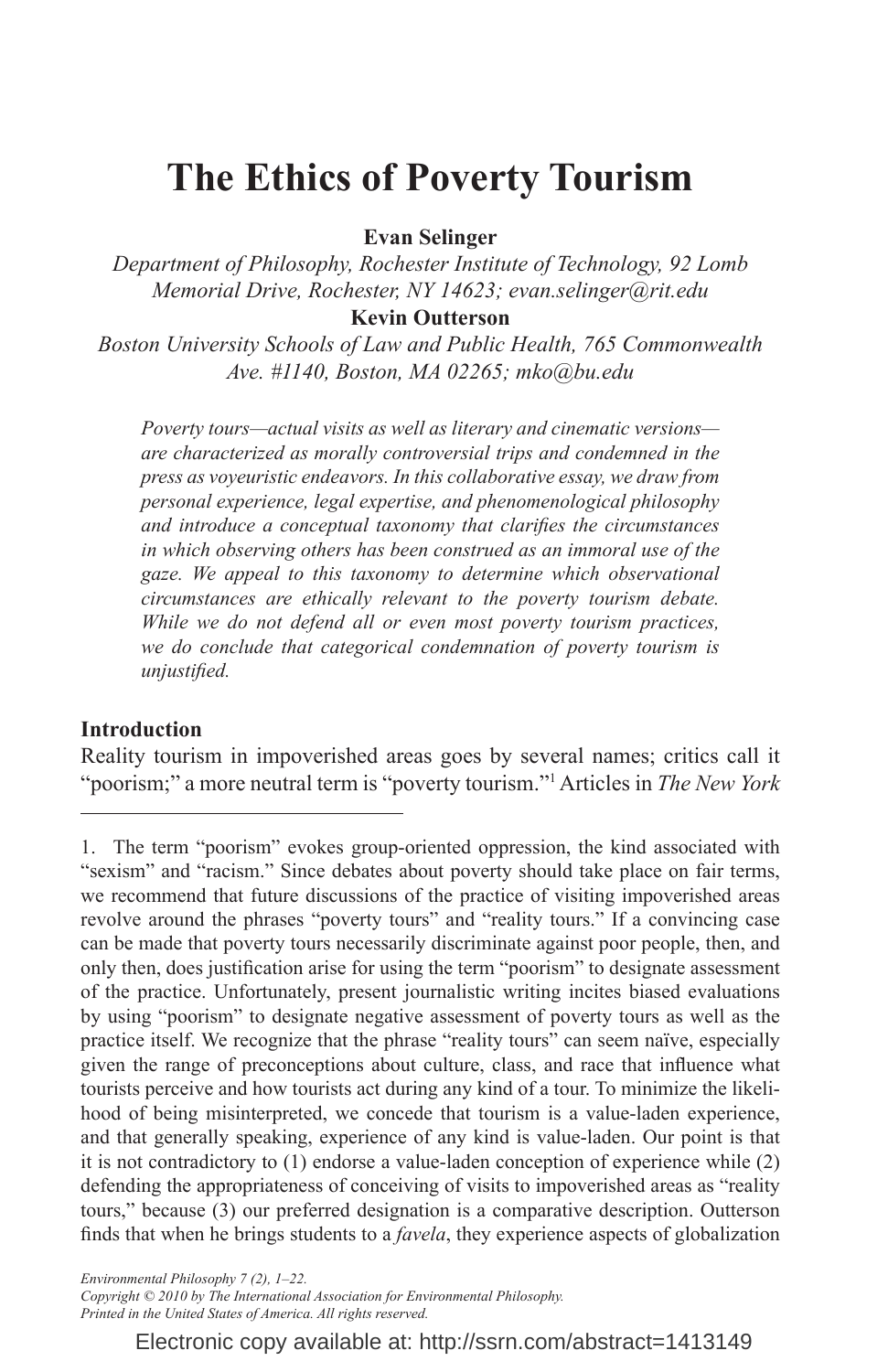*Times* (Weiner 2008), *Smithsonian Magazine* (Lancaster 2007), *Newsweek* (Popescu 2007), *The Wall Street Journal* (Moroney 2007), *The Huffington Post*  (Kohn 2008), and other popular media characterize these as trips as morally controversial. Critics attack not just actual visits, but also virtual poverty tourism through film.<sup>2</sup> In the film *Slumdog Millionaire*, the protagonist is an orphan from Mumbai's Dharavi slum. Shyamal Sengupta, a film professor at the Whistling Woods International Institute in Mumbai, condemns the film for being a poverty tour (Magnier 2009). In the month before it won the Oscar for Best Picture, *Slumdog Millionaire* was derided as "poverty porn" in the pages of the *London Times* (Miles 2009). National Public Radio even ran a lively episode of "Talk of the Nation" devoted to the topic called "'Poverty Porn': Education or Exploitation?" Are poverty tours really the moral equivalent of pedophiliac tourism in Southeast Asia (High 2005, 343)?

Far from being a trendy and short-lived topic of conversation, the debate over poverty tourism reaches back at least to Victorian London, where "slumming" was both vilified and celebrated, fueling both prostitution and significant social welfare institutions (Koven 2004). In all likelihood, poverty tourism is much older than critics acknowledge.

Since most of the criticisms of poverty tourism occur in journalistic contexts, the leading arguments espouse personal convictions that fall short of the criteria that typifies scholarly debate. Indeed, most of the contributors to poverty tourism discourse do not reconstruct opposing views charitably. Perpetuating one-sided polemics, they fail to satisfy the demands of communal justification. Furthermore, most contributors to poverty tourism discourse do not comment on whether other people already have advanced similar, if not identical, views. Given these problems of subjectivism and redundancy, the poverty tourism debate requires reorientation if it is to become a topic of mature deliberation.

With the hope of moving beyond the impediments just outlined, the purpose of this essay is to reconstruct and assess core moral issues surrounding poverty tourism, giving special emphasis to the most frequently cited problem, voyeurism (Weiner 2008, 1; Lancaster 2007, 96; Popescu 2007, 12; Moroney

Electronic copy available at: http://ssrn.com/abstract=1413149

and Brazilian culture that traditional vacation itineraries render invisible. To be sure, what students perceive and learn while visiting a *favela* is mediated by a variety of factors, including their background preparation, their personalities and interests, and the types of exchanges that transpire during the tour. Furthermore, although the "reality" of the experience is constrained by the limited time-span of the tour (i.e., it is not immersive like a year of study abroad), it also is heightened by visceral immediacy (i.e., it is not a distanced encounter with poverty, such as would be obtained through such media as books, newspapers, television, the Internet, etc.). None of these mediating features, however, detract from our claim about comparative realism.

<sup>2.</sup> A feedback loop appears to be currently linking the virtual and the real. Chris Way, co-founder of Reality Tours, who proclaims that his business has increased 25% since *Slumdog*'s release (*USA Today* 2009).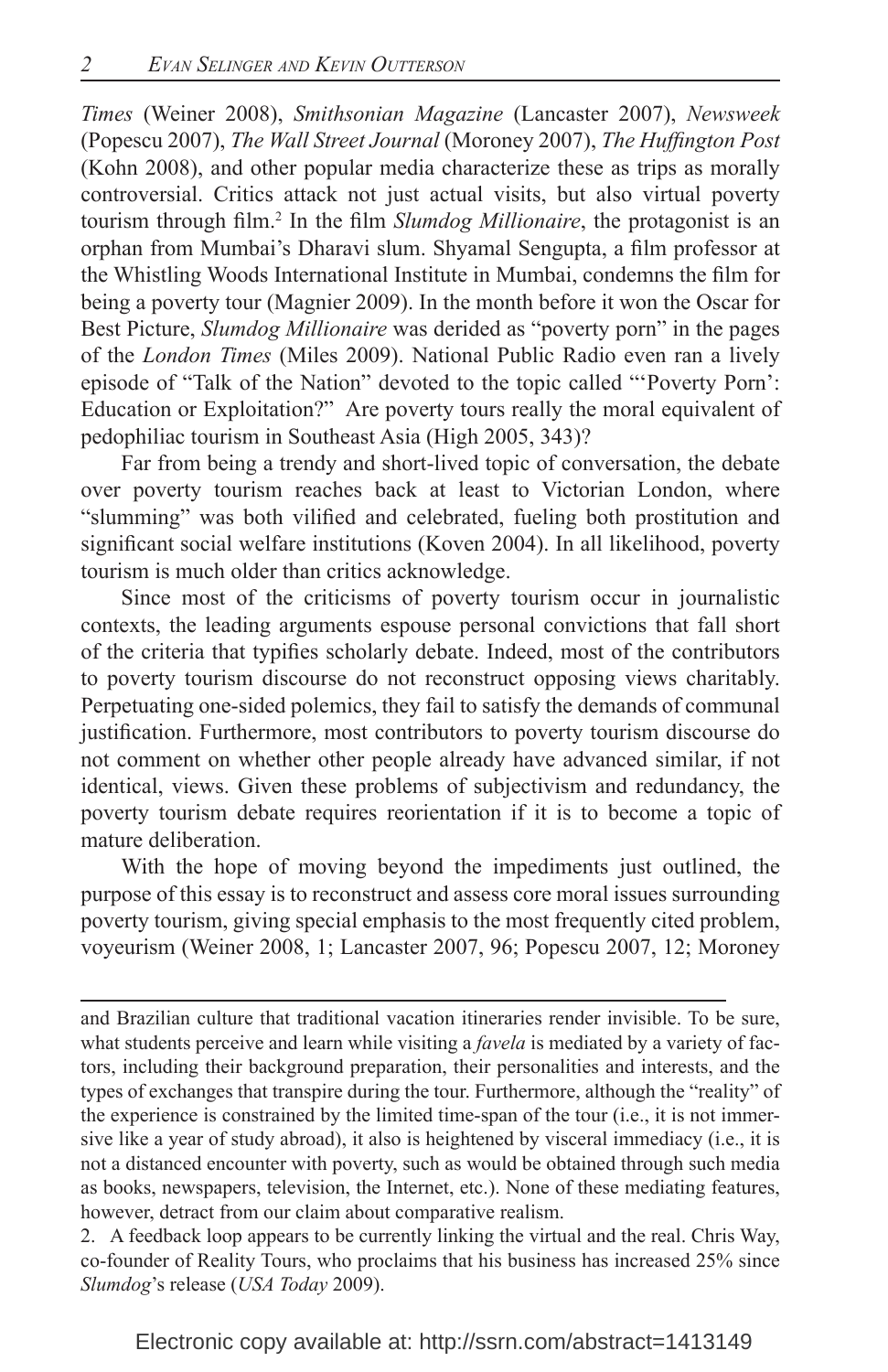2007; Gentleman 2006, Kohn 2008). Not only should this reconstruction and assessment benefit the general public, it should also be of special interest to readers of *Environmental Philosophy*. The debates about poverty tourism concern judgments about conduct that takes place in a distinctive environment. Were that environment to lose its defining characteristics, the conduct would cease. Moreover, the defining features of the environment at issue makes it impossible to discuss poverty tourism without considering some of the main concerns that animate environmental justice activists and scholars. Indeed, the practice of poverty tourism concerns the meeting of different placebased identities. Such identities embody differences in wealth (which effects opportunities for travel, education, consumption, and choice of residency), social privilege (which influences how "proper conduct" is understood), and culture (which influences conceptions of race, gender, class, individuality, and community). These differences readily engender situations in which matters of distributive justice, deliberative democracy, recognition justice, transformational justice, and procedural equity become salient.

This collaboratively written essay draws from different academic backgrounds and personal experiences. One author, Boston University law professor Kevin Outterson, has taken graduate students to Brazilian *favelas*. He has also taken religiously sponsored trips to *colonias* and garbage dumps in Mexico and to impoverished religious minority communities in Egypt. While journalistic coverage reduces Outterson's views to titillating talking points, people who read articles that quote him are given less restrictive opportunities to judge his conduct and values. For example, *The New York Times* provided an online discussion board for readers to respond to "Slum Visits: Tourism or Voyeurism," an article that quoted Outterson.<sup>3</sup> By addressing some of the central points that were posted there, we are introducing overdue parity.

The other author, Evan Selinger, is a philosopher. His training in phenomenology—the branch of philosophy that analyzes embodied firstperson experience—enables him to discern ambiguity and nuance in ethical dilemmas that mainstream discussions fail to detect. While Selinger has not gone on a poverty tour, his expertise in phenomenology can: (1) enhance our understanding of experiences that Outterson and others share, and (2) clarify how the poverty tourism debates revolve around phenomenological concepts that have been subject to more sophisticated analysis in academic literatures than public editorials.4

Our essay is organized as follows. First, we describe Outterson's experience of preparing law students to visit *favelas*, and account for the significant

<sup>3.</sup> Although Outterson could have entered comments on *The New York Times* message board, we should keep in mind the fact that the forum is called "Readers' Comments."

<sup>4.</sup> In drawing explicit connections between the history of phenomenology and contemporary debates about poverty tourism, this essay demonstrates how phenomenologists can make positive contributions to the multi-disciplinary field "tourist studies."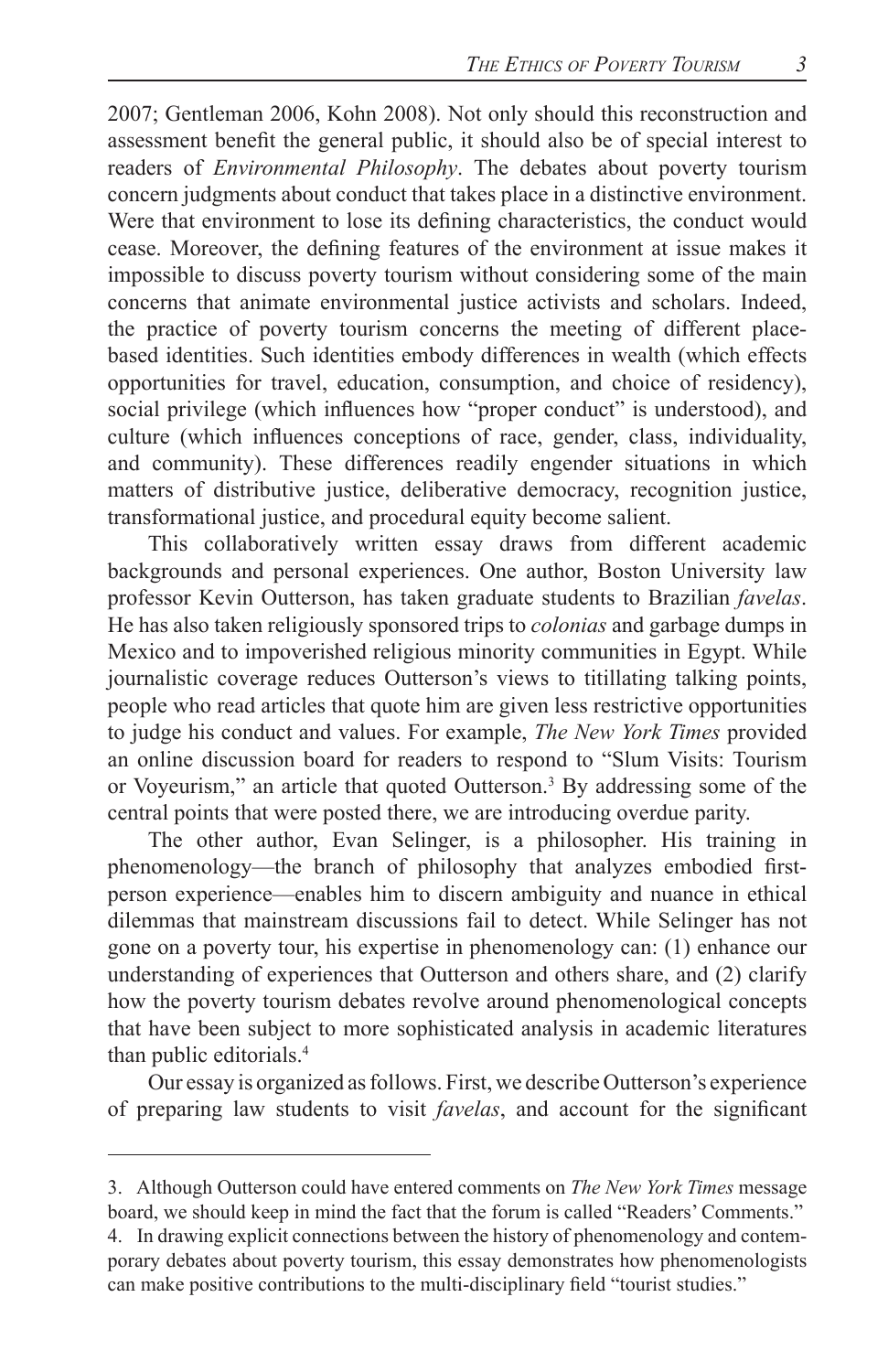interactions that transpired while there. Second, we address the charge the debate about poverty tourism is a journalistic red herring that distracts the public's attention from more pressing issues. Third, we reconstruct and assess the leading moral criticisms of poverty tourists that center on the allegation of voyeurism.

As a caveat, we should note that while we will be pursuing a deflationary agenda, what follows does not amount to a moral defense of most poverty tours that currently are being conducted. To the contrary, we acknowledge that many of the current tours are, in fact, morally questionable. When we defend poverty tourism, we do so with an eye towards a minority of actual practices that are structured around fairly robust educational ideals and reflexive moral considerations.

**1. What Happens During a** *Favela* **Tour? Professor Outterson's Experience**

The students were nervous about the *favela*. Most came from middle-class backgrounds from one of the poorest states in the United States. We were in Brazil for a three-week foreign study trip sponsored by the West Virginia University College of Law. The program was co-directed with a colleague, Professor andre cummings. For some of these students, this was their first trip outside the U.S. Our pedagogical goal for the foreign study program was to expose the students to Brazilian legal culture, forcing them to think more deeply about the relationship between law and society. Before we left, we spent two semesters exploring Brazilian history and culture, using both critical and conventional materials, assisted by Brazilian graduate students at WVU. While in Brazil, we attended classes with students at two Brazilian law schools (in Rio de Janeiro and in Vitória, Espírito Santo). Most of the classes were comparative in focus, and we enjoyed extensive discussions with our colleagues.

A *favela* tour was not part of the original syllabus. But a unique teaching moment emerged. We were staying in Ipanema, an energetic beachfront neighborhood in Rio. Ipanema is an expensive place to live, more residential and less touristy than nearby Copacabana. One key to Ipanema is the access to cheap labor from nearby Rocinha, a large hillside *favela* in Rio. It is an incomplete picture of Brazil to enjoy Ipanema's beautiful beaches, hotels, and restaurants without seeing the poor people who make it all possible: the people who swept the streets at dawn, cooked the food, cleaned the rooms, and sold things on the beach. The danger of voyeurism and reinforcing stereotypes concerned me, but our students were well-prepared for this experience, and we would have ample academic time to process the experience critically and personally.

We asked for a few student volunteers to come into the Rocinha *favela* with a local operator of a poverty tour. We chose this tour because he did not offer a "safari" experience from a tour bus, but led small groups, on foot, with some connection to the community. We began with a van ride from Ipanema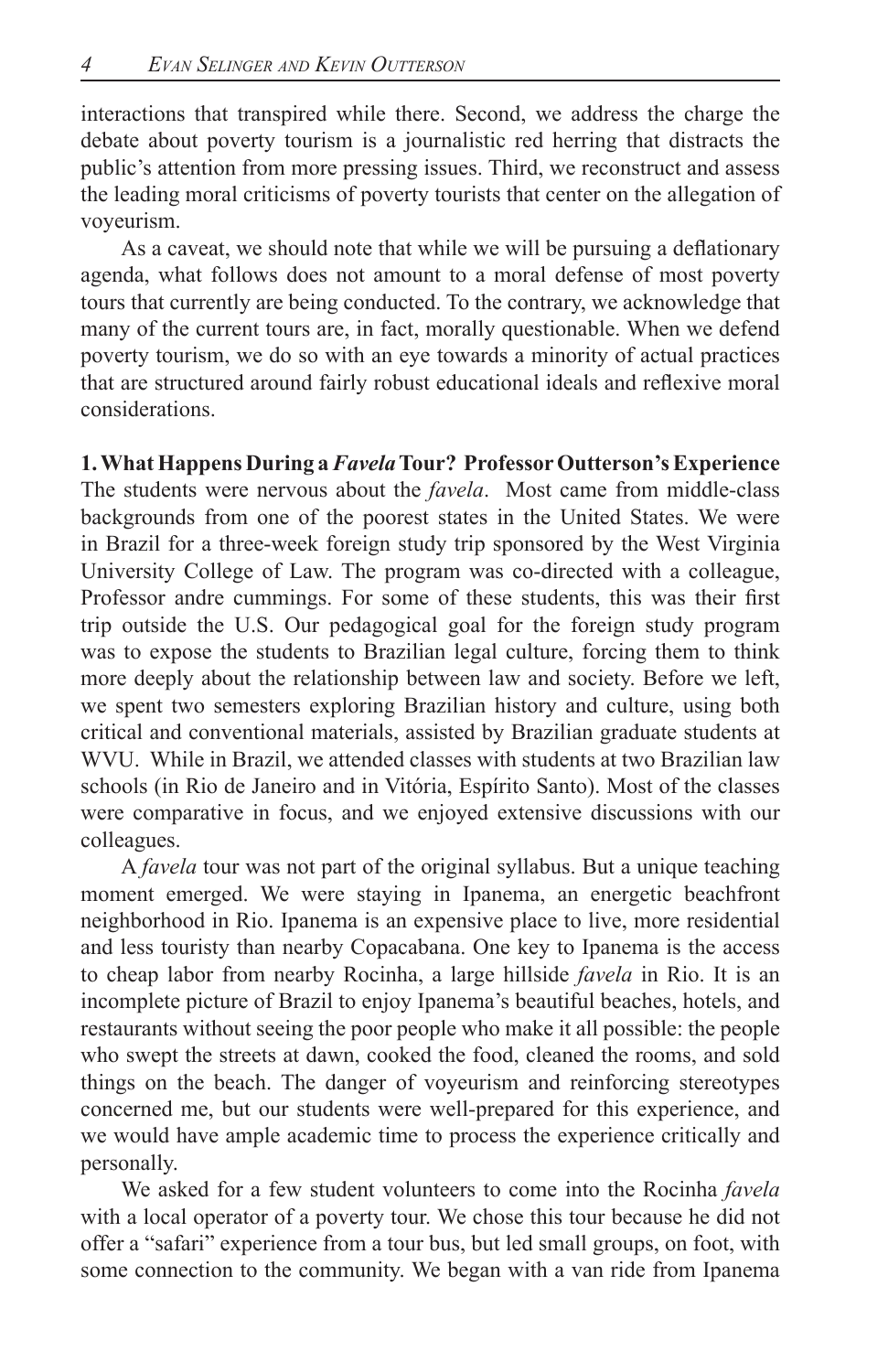to Rocinha, a short fifteen-minute ride across a gaping social gulf. Rocinha is a hillside *favela*, home to perhaps 200,000 people. We ascended to the top of Rocinha using "motoboys"––small motorcycle taxis driven by young men. From the top, we walked down very small pedestrian streets for the next three hours, with the guide explaining his view on how the *favela* worked. We saw small shops, ate sonhas from a bakery, walked past tidy homes, bars, and impromptu laundries. The longest stops were at an artists' studio and a community center that some donors have supported. We have returned several times over the years and have seen the growth of the community center and its programs. The guide has built some financial relationships with the people along the route. All undoubtedly enjoy the tourist money, but we also experienced something more personal.

The guide paused several times to explain how Rocinha operates with very little government assistance. Basic public health facilities are modest; sewage runs in open gutters; water is piped in plastic pipes above ground; he reports that even the postal service stops at the road, and residents have to pay extra for delivery to their homes. For law students, many interesting questions follow: Do the residents own their homes? (Yes, in a practical sense.) Do they have legal title? (Not really, but the local community association functions as a semi-formal real property registry.) Is there much robbery or rape? (Not really, the drug gangs keep the peace unless a rival gang or the police enter the *favela*.) After three hours, we emerged at the bottom and caught vans back to Ipanema. For many students, it was the highlight of their time in Brazil.

We debriefed the students afterwards to help process the experience. Students consistently noted that their expectations were challenged. They were nervous about poverty, crime, and despair and expected to encounter things they had seen on film. What they saw instead was community, homes, and dignity in the midst of poverty. They interacted with real people, instead of images in a film like *City of God.* They also improved their understanding of the connection between rich and poor communities, both as a local process and in the context of globalization. The long-term effect on the students is still unknown, but the post-tour seminars we held with our students were some of the best discussions we had in law school. Many students appear to be deeply affected by the experience and report the experience as valuable.

The West Virginia program is primarily educational, and therefore may not be representative of poverty tourism in general. The program certainly can be improved. Others in Rocinha criticize the tour we took, and we have modest abilities to confirm many of the statements offered as "facts" along the tour without deeper ties to residents of Rocinha. It is possible to imagine ways to improve this experience for all concerned, especially for the residents of Rocinha. One can also find other forms of poverty tourism that would be easier to attack, such as "Ugly American" tours on a safari bus. We deliberately avoided those models.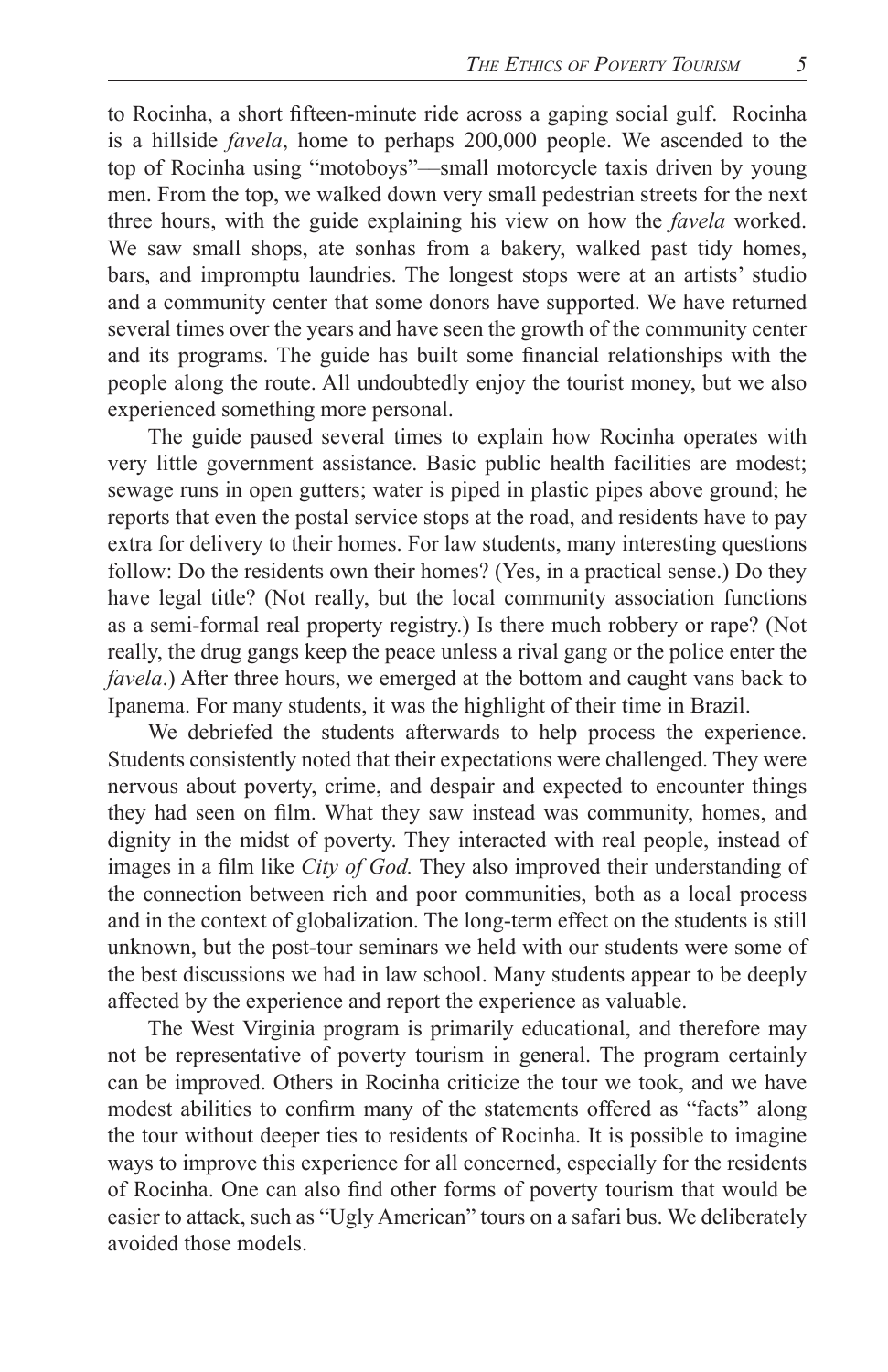#### **2. Is the Debate About Poverty Tourism Unseemly?**

Some see the debate about poverty tourism as unseemly. These critics allege that the debate diverts attention away from more significant moral and political issues, and even encourages the people who think about it to turn a blind eye to the injustices that affluent Western countries have committed against developing countries in the past and continue to commit in the present. One of the readers who posted a response to "Slum Visits: Tourism or Voyeurism" (Weiner 2009) makes this case in especially stark terms.<sup>5</sup> The reader alleges that because debates about poverty tourism focus exclusively on the current behavior of a few individuals who are engaged in unusual activity, they (1) obscure the relevant large-scale issues concerning how European and the

5. The respondent writes: "So we go into countries (Africa, India, South/Central America . . . ) and colonize them: extracting the natural resources for export back to England, Spain, Portugal, US, where we process them and sell them back to the colonies (Mercantilism=Exploitation). This goes on for several hundred years, during which time the colonial presence becomes entrenched in the colonized countries politically, economically, and culturally. Then, after the 'West' has fueled their industrializations with the wealth and sweat from the colonized countries—after they have become rich they all of a sudden start to become socially progressive in their views of race, equality, autonomy/sovereignty, and allow some of these countries to kick them out, to nationalize, and to try and make it on their own. But they can't because their growth has been stunted by centuries of colonial presence; they can't compete in the world market. So the West 'helps' them out with loans via the World Bank and the International Monetary Fund, but in the early 1980's there is a worldwide recession that foments the '3rd World Debt Crisis', and so we 'help' them out again with more loans, only now––to receive the loans--they have to de-nationalize their companies and sell them to corporations from the West, remove tariffs, reduce environmental standards, and accommodate the manufacturing presence and needs of the West. (So we're back to neocolonialism). Then after this phase––after the West has once again enriched themselves off the sweat and resources of the poorer countries––we become progressive again and offer loans without strings, and the forgiveness of debts. So what does all this mean? It means that we in the West got the head start on industrialization, technology, and weapons manufacture, we used this advantage to exploit the countries we colonized, and most of these countries have never been able to recover. They are like dogs at their master's table–– looking for whatever crumbs they can get (tourism for instance). And now, we like to have trite discussions about whether some type of tourism is 'ethical' or not. Please. The only reason we care is because of the affluence bubble in which we live, and this is/was subsidized by the very barrios/colonias/slum conditions that this discussion is about. In other words, if it weren't for these conditions, we wouldn't be having this discussion. Those slums have given us what we have. The point? If you take away our wealth and comfort, we don't care anymore about things like this. Donations? Contributions? What's that going to do? How about all Americans becoming amenable to lower standards of living so that some of these other countries have a chance to get ahead. How about the American corporations all of a sudden become altruistic and giving? If white, upper-middle and upper-class Americans had to significantly reduce their standard of living all hell would break lose, and a discussion like this--luxury that it is--would be utterly insignificant" [sic] (spelling corrected).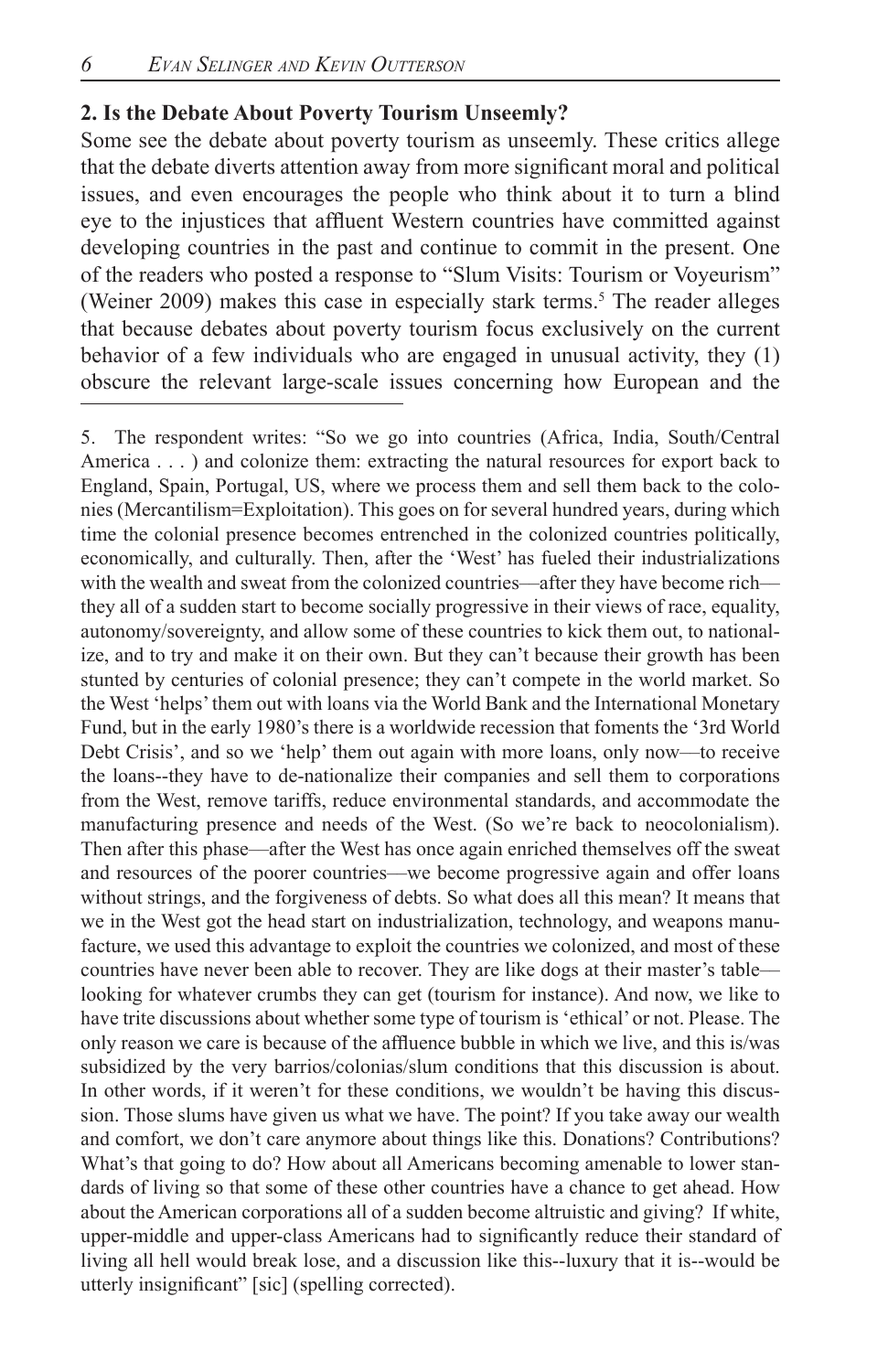United States policies have been and continue to be responsible for creating global inequality, and (2) obscure the rationalizations that Europeans and Americans offer to justify why they are not willing to further global justice by accepting a lower standard of living.6

We acknowledge the importance of questions concerning what obligations are entailed by "backwards-looking" (e.g., potential rectification) and "forwards-looking" (e.g. potential compensation) dimensions of justice at the large-scale. Nevertheless, we suggest that debates about poverty tourism actually enrich discussions about global ethics. Globalization reduces the difficulty and cost for tourists to travel the world—in both virtual (e.g., via Internet and film) and more robustly corporeal (e.g., via air and ground transportation) ways. If we take global tourism as a given, then it becomes increasingly important to determine which values and ideals should guide a traveler's conduct. The importance of providing careful ethical reflection on tourist conduct is heightened by the fact that the present is marked by the growth of "tourism reflexivity," a concept that sociologist John Urry defines as "the set of disciplines, procedures, and criteria that enable each . . . place to monitor, evaluate, and develop its 'tourism potential' within the emerging patterns of global tourism" (2001, 2). The combination of ease of travel, enhanced tourism reflexivity, persistence of differences in cultural practices, and changes in material culture make it likely that the foreseeable future will be plagued by normative concerns related to tourism, especially as it relates to

<sup>6.</sup> Such a view resonates with claims that political philosopher Thomas Pogge (2005) advances in the context of articulating his "negative duties" approach to human rights. Pogge defines "negative duties" as "duties not to expose people to life threatening poverty and duties to shield them from harms which we would be actively responsible" (6). Specifically, Pogge identifies two attitudes as root causes of why worldwide poverty has not been eradicated, even though the "problem is hardly unsolvable" (1). The first attitude is that "citizens of rich countries are . . . conditioned to downplay the severity and persistence of world poverty." The second attitude is that most people think of world poverty "as an occasion for minor charitable assistance." Pogge contends that cultural conditioning reinforces these attitudes, including biased economic perspectives that circulate throughout public sphere discourse. Crucially, Pogge insists that leading voices in Europe and America promote the message that "severe poverty and its persistence are due exclusively to local causes" while obscuring the truth that "*severe poverty is an ongoing harm we inflict upon the global poor*" (1). From Pogge's perspective, much of the prosperity that wealthy nations currently enjoy came about through violent histories of destruction, oppression, and colonialism. While Pogge does not believe that citizens should be blamed for the conduct of their ancestors, he does maintain that nobody is entitled to profit from the "fruits of [our forefathers'] sins," especially as concerns the "huge advantages" that some countries have over the global poor (2–3). Ultimately, Pogge's argument in favor of restitution for unjust enrichment remains contentious because it is not endorsed by those who favor the widely purveyed notion that governments have an overriding moral obligation to serve the "national interest."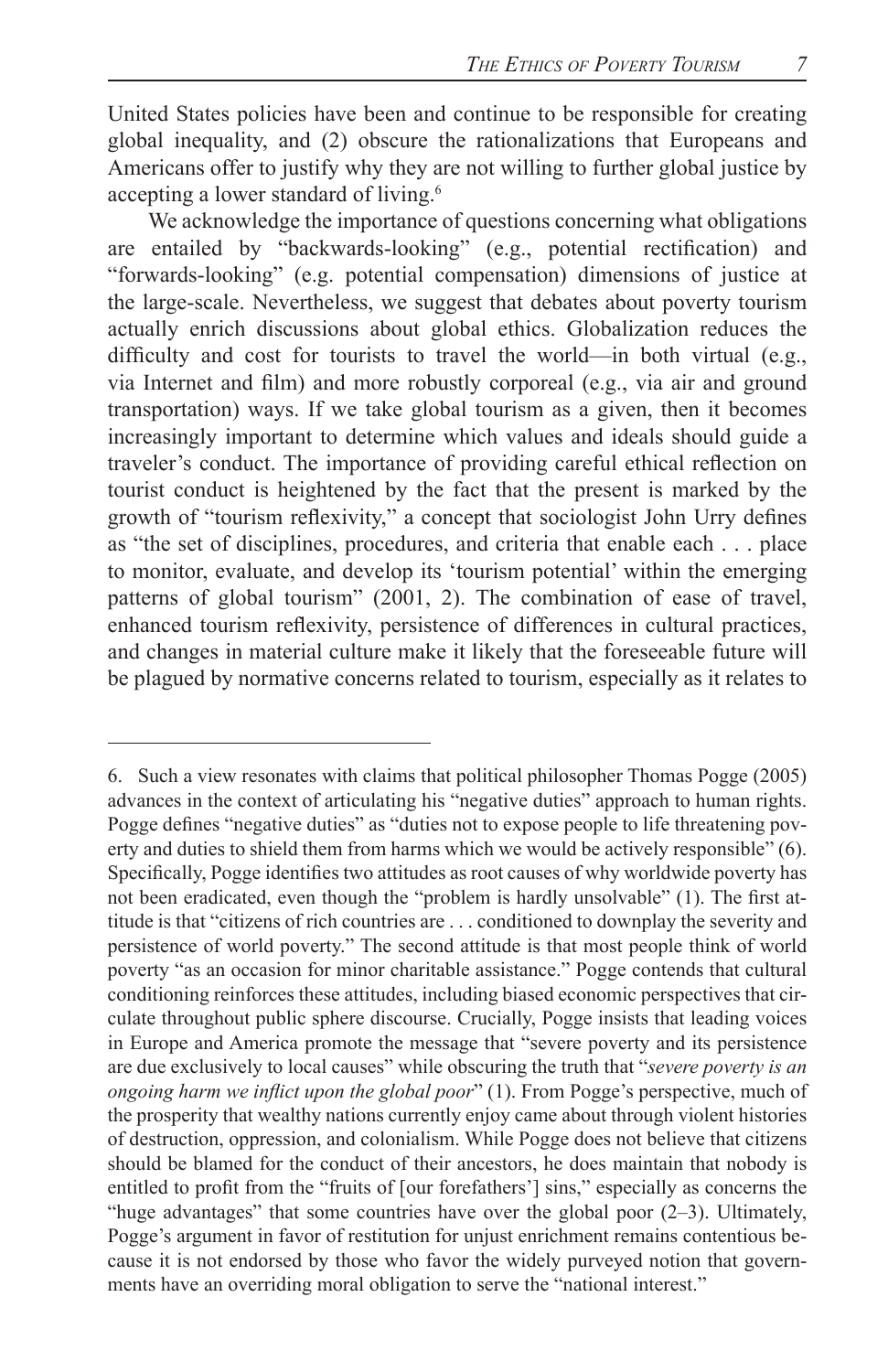matters of poverty, indigenous rights, natural resource use, and biodiversity. Comprehensive analysis of global justice requires analyzing poverty tourism.7

In anticipation of possible objections, let us note that we would be willing to withdraw our claim about the merits of poverty tourism discourse if someone were to establish that: (1) the public is capable of cognitively processing only a single debate about global justice at a time, or (2) debating poverty tourism diminishes how the public addresses pressing matters of global justice.

With respect to (1), no empirical evidence exists that validates the patronizing charge that discussions of poverty tourism detrimentally monopolize public attention. To be sure, good reasons exist for being skeptical about how informed the general populace is on a number of issues that are central to social welfare. Nevertheless, such skepticism only validates the argument being made by sociologist Harry Collins who insists that better tools need to be developed for analyzing the role that technical expertise should play in policy formation (Collins and Evans 2007). That is, while the public can entertain multiple policy issues, the level of technical detail surrounding any one of them may be beyond the scope of what the average person can grasp.

Likewise, no compelling logical, conceptual, or causal relation has been established that validates (2). Now, a bias may very well exist that inclines the general public to view responsibility primarily as a matter of assessing individual conduct, and not judging institutional structures and collective behavior. Anthropologist Allan Hanson makes a compelling case that this bias exists because assumptions related to "methodological individualism" have informed historical conceptions of responsibility (Hanson 2008). But even if such bias is pervasive, partisans can enhance discussions of responsibility by framing the debate over poverty tourism as an issue that remains contentious largely because large-scale issues of global justice have not been satisfactorily addressed.

<sup>7.</sup> Sensitized to the disciplining power of technology, Urry's analyses of tourism include fascinating observations about how access to different technologies can change the very "nature" of what he calls the "tourist's gaze." For example, Urry approvingly cites nineteenth-century German philosopher Friedrich Nietzsche's observation that the development of the mobile railway "annihilated space" by encouraging travelers to view landscapes through "panoramic perception" in which sights are meant to taken in quickly and not "lingered over, sketched or painted or in any way captured"; this experience is also conducive to perceiving an "enormous sense of vastness, of scale, size and domination of the landscape" (2001, 4). Urry further shows how other modes of transportation likewise discipline perception, as does access to different media for recording travel experiences. In the spirit of Urry's analysis of technological mediation, we can note that because contemporary tourists often travel with digital cameras that enable them to take voluminous amounts of pictures without worrying about financial costs (as was the case when analogue photographs had to be chemically processed to be seen), the very technology of representation encourages tourists to take up distinctive attitudes towards representation.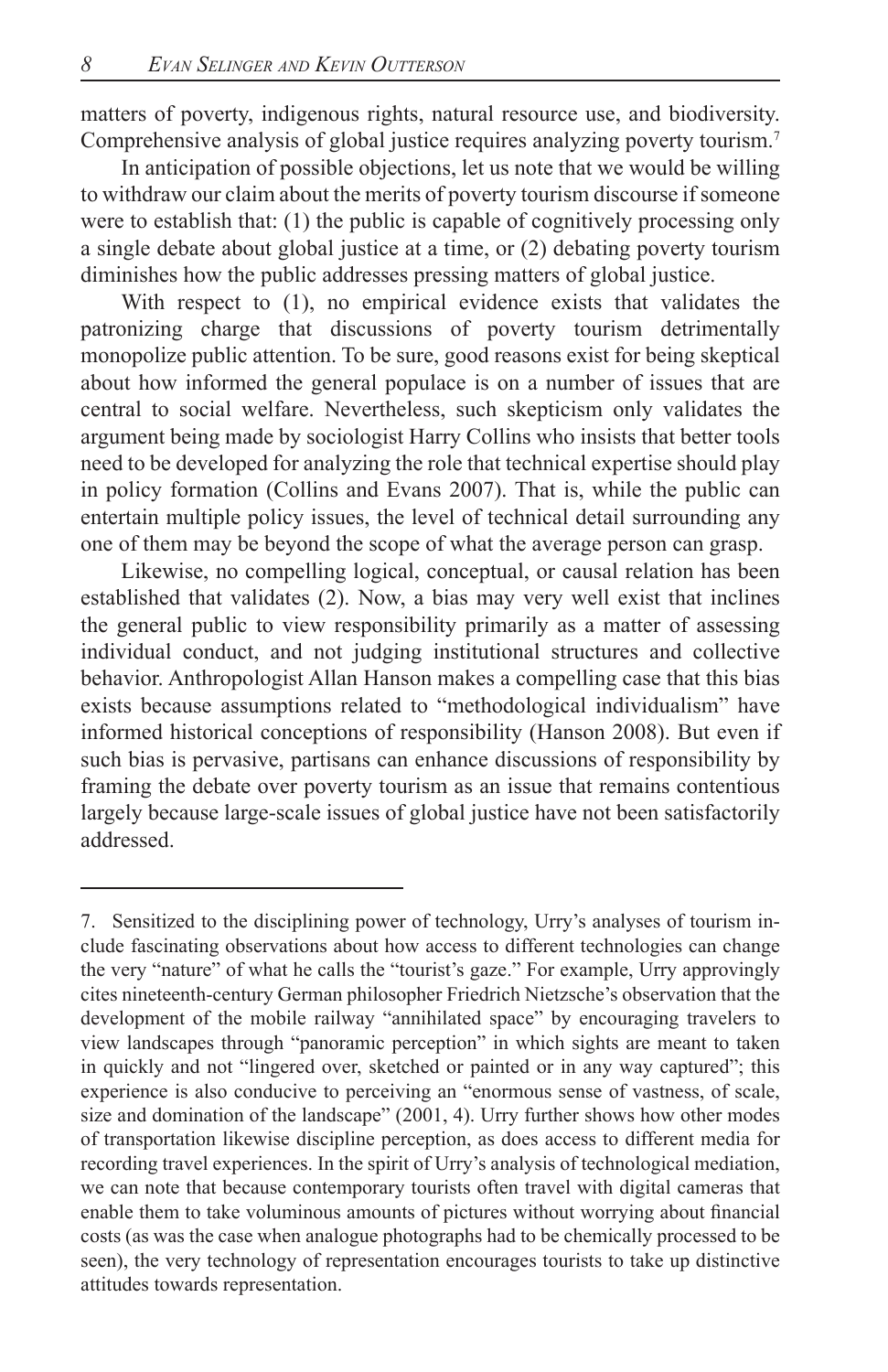#### **3. The Charge of Voyeurism**

Poverty tourists regularly are denounced as immoral voyeurs, and the charge of voyeurism has fueled the recent debate over audience response to *Slumdog Millionaire*. As mentioned in the Introduction, critics like Shyamal Sengupta condemn the film for being a poverty tour; Alice Miles labels it "poverty porn." Are state universities and church groups engaged in the global pornography business?

Since critics presuppose different meanings when they use the term "voyeur," it can be difficult to assess which of their appraisals, if any, are valid. Moreover, inadequately formulated theses tend to accompany the prevalent linguistic impression. To overcome these impediments, we proceed by: (1) providing a taxonomy of the circumstances in which observing others has been construed as an immoral use of the gaze; and (2) appealing to this taxonomy to clarify which observational circumstances should be deemed relevant to the poverty tourism debate.

#### *3a. Taxonomy of Voyeurism*

No one argues that it is inherently demeaning to look at others. That view would be so extreme as to be the expression of deep pathology. However, some contexts of observation are seen as morally troubling. Claims about immoral behavior have been leveled at the following scenarios:

1. Immoral voyeurism occurs when undetected glances invade other people's privacy and take advantage of their vulnerability.

2. Immoral voyeurism occurs in some instances where people perceive that they are being observed for demeaning purposes.

3. Immoral voyeurism occurs when observers are motivated to look at others to further demeaning ends.

4. Immoral voyeurism occurs in some instance where observers are dishonest about their reasons for observing others.

5. Immoral voyeurism occurs in some instances where the mere presence of a distinctive group of observers makes people who are observed and not members of that group feel demeaned.

6. Immoral voyeurism occurs in some instances where members of a privileged group misrepresent the values and beliefs of an underprivileged group on the basis of selective observations of their lives.

7. Immoral voyeurism occurs when people view inappropriate events and images.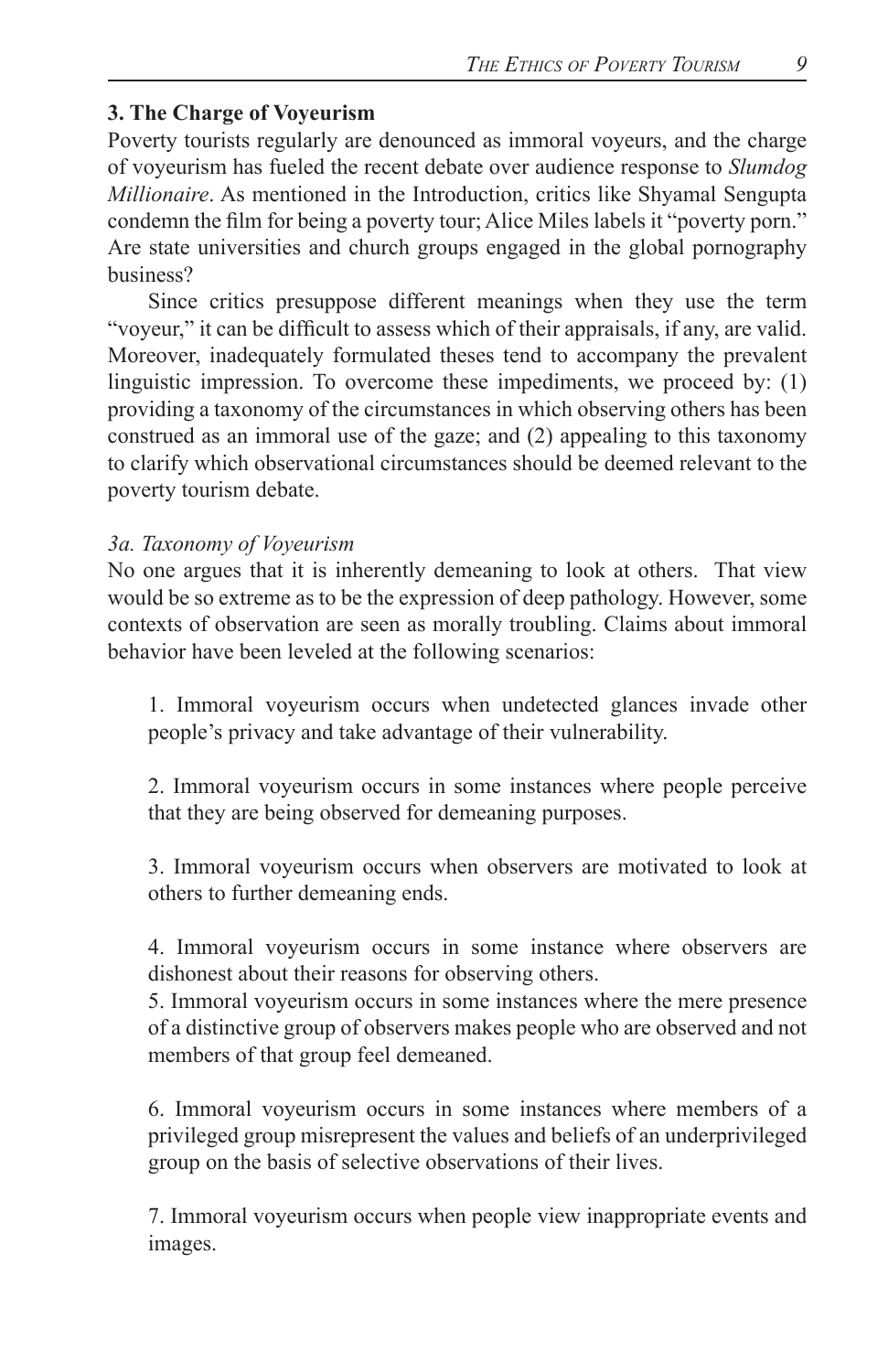In the next three sections we clarify what each of these contexts entails and discuss whether they apply to the poverty tourism debates.

#### *3b. Voyeurism and the Undetected Glance*

Let us start by examining the first charge that immoral voyeurism occurs when undetected glances invade other people's privacy and take advantage of their vulnerability. The tradition of existential phenomenology provides us with some insight into this issue, especially a frequently cited passage of *Being and Nothingness* (1943 [1966]) in which Jean-Paul Sartre describes his experience of being startled by a walker's approaching footsteps as he covertly peeps at someone through a keyhole in a door. Sartre emphasizes feeling shame and suggests that the emotion is triggered by recognition that his gaze took advantage of another's vulnerability: "It is shame which reveals to me the Other's look and myself at the end of that look. It is shame . . . which makes me *live*, not *know* the situation of being looked at" (352). In characterizing the situation of shame as one that is "lived" and not "known," Sartre makes the anti-intellectualist point that his recognition of harm does not occur via an inner monologue that is expressed in propositional form. Rather, the recognition occurs in the visceral experience of a stinging emotional state.

In identifying emotional experience with moral awareness, Sartre appears to be suggesting that non-pathological people inevitably will feel deserved shame if they find themselves caught (or on the verge of being caught) being "Peeping Toms." However, at the time that *Being and Nothingness* was written, Sartre had not yet fully clarified the moral dimensions of existentialism. One way to attribute a moral interpretation to Sartre's description of voyeurism is to follow a line of thinking that Leon Kass, a contemporary bioethicist, advances. In *Life, Liberty, and the Defense of Dignity* (2002) Kass refers to emotional expressions of a distinct class of moral judgments as the "wisdom of repugnance." As Kass sees it, certain negative emotional responses offer evidence that an action or characteristic is intrinsically bad. In differentiating the evidentiary statuses of reasoned and emotional responses to moral harm in "crucial cases," he goes so far as to privilege emotional attunement: "In crucial cases . . . repugnance is the emotional expression of deep wisdom, beyond reason's power fully to articulate it" (150).

Deep debate exists as to whether intuitive moral judgments of the sort designated by Kass are objective, or whether they merely reflect the contingent values that subjects internalize through cultural discipline. We will return to this issue in the next section. For now it suffices to note that the context under review does not apply to the poverty tourism debates. If poverty tourists are guilty of any moral infractions, these infractions occur in contexts where poor people realize that they are being observed. No one is accusing poverty tourists of engaging in surreptitious peeping.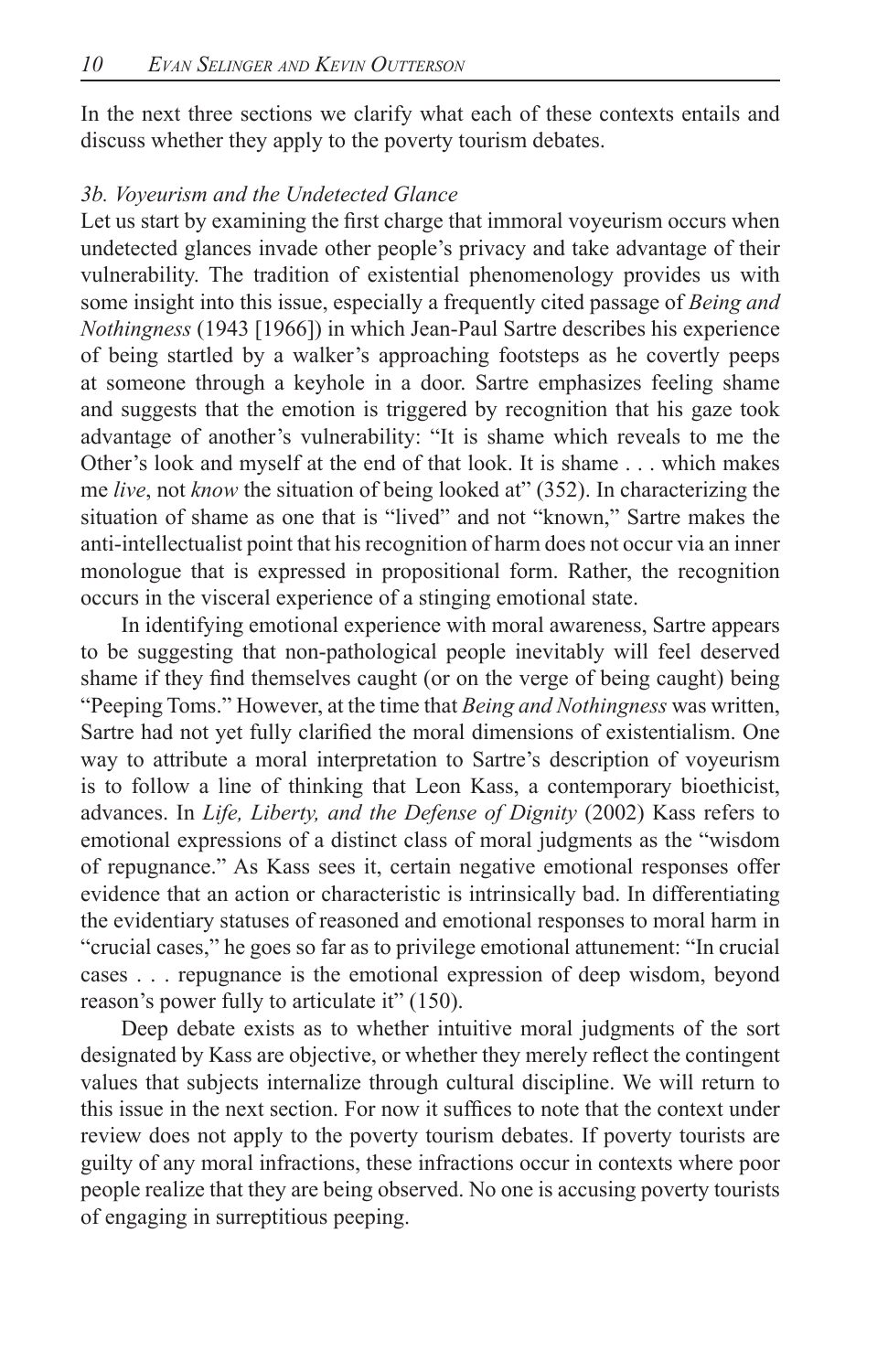#### *3c. Voyeurism and Demeaning Ends*

We turn now to second and third contexts in which voyeurism has been seen as immoral: instances where people perceive that they are being observed for demeaning purposes, and instances where observers are motivated to look at others to further demeaning ends. The following reader comments on "Slum Visits: Tourism or Voyeurism" (Weiner 2009) are illustrative examples of how critics see both of these contexts as applicable to the poverty tourism debates:

[Poverty tourism] is simply the racist Othering of post-colonial societies by a metropolitan elite. It treats individuals as objects in a zoo, not as empowered agents.<sup>8</sup>

I lived in Mumbai in 2003, close to the world trade center in a large and beautiful residential tower. It was only a couple of streets away from the nearest slum and the people that lived there were essentially the "support staff" of the wealthy who lived in the towers. They were cleaners, cooks, garbage collectors, elevator operators and street sweepers, keeping the district and its wealthy residents in tip top shape. I was always fascinated with the slums of Mumbai and would walk my shirts down to the local ironing men, on the edge of the slum to have them pressed. One day, my curiosity got the better of me and instead of handing over the clothes and turning back, I headed in, winding my way through the tiny lanes. I hadn't been walking for two minutes when a young man stopped me—and in halting English asked me what I was doing there. I said I was just walking and looking. He looked at me, then at the ground and replied, madam, you not see this. In an instant I was looking at the ground. I apologized, turned on my heel and left. My curiosity got the better of me, I wanted to see inside those homes, look through the doorways, see what "they" did in there. I didn't think about their dignity, that these shacks were someone's home. I would never walk through a neighborhood in the US to see how the people lived, to look through their doors, to see what "they" did in there. That young man taught me something about myself that day, I thank him for it, and I will never forget him.<sup>9</sup>

In "Shocked by Slumdog's Poverty Porn," *Times Online* columnist Alice Miles clarifies how the third context extends beyond the initial poverty tourism debates to other contexts of where poverty is observed.

As the film [*Slumdog Millionaire*] revels in the violence, degradation and horror, it invites you, the Westerner, to enjoy it, too. Will they find it such fun in Mumbai? Like the bestselling novel by the Americanised Afghan Khaled Hosseini, *A Thousand Splendid Suns, Slumdog Millionaire* is not a million miles away from a form of pornographic voyeurism. *A Thousand Splendid Suns* is obsessed with rape and violence against women, the reader asked

<sup>8.</sup> We corrected the misspellings found in the original text.

<sup>9.</sup> We made some minor formatting changes in the original text.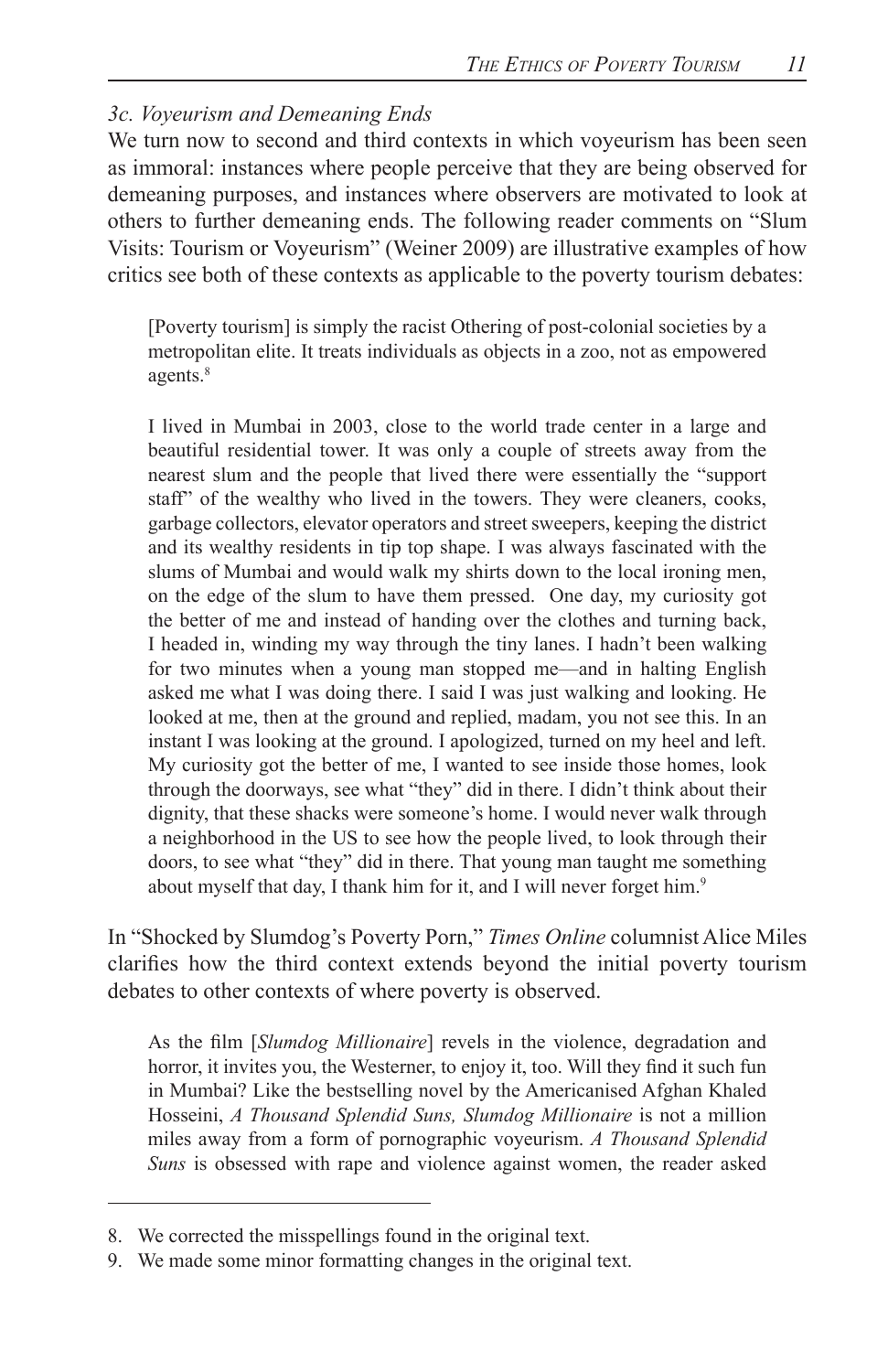to pore over every last horrible detail*. Slumdog Millionaire* is poverty porn. (Miles 2009)

Many people suggest that poverty tourists treat poor people as "as objects in a zoo, not as empowered agents" (Weiner 2009). Unfortunately, most of these denunciations fail to clarify whether they are stating that poverty tourists intend to demean poor people, or whether poor people feel demeaned when observed by tourists. There is an important difference between the two scenarios. In the first scenario, the problem lies with the tourists' intentions, and we note our agreement with those who believe it is immoral for tourists to go on poverty tours in order to demean the poor. An elaborate justification of this condemnation is not necessary, given how easily different moral theories justify condemning the intention to demean marginalized people. However, we would add that no evidence exists that all poverty tourists or even a high percentage of poverty tourists have such despicable motivations. Crucially, it is an open empirical question as to how frequently such ill intentions exist. Critics thus are not justified in equating the practice of poverty tourism with immoral intention.

A problem similar to the confusion of likely with inevitable intentions plagues Miles's denunciation of *Slumdog Millionaire* and *A Thousand Splendid Suns.* Miles presumes that since these artworks graphically depict violence against poor people, well-off audiences will be inclined to experience them with a sense of *Schadenfreude*. Now, Miles correctly recognizes that information often is structured in a non-neutral manner that "invites" viewers to respond in patterned ways. Recently, this thesis about constrained intentionality has extended beyond philosophical circles—where debates occur about Don Ihde's phenomenological conception of "technological mediation"—to mainstream understanding through the widespread reception of Cass Sunstein and Richard Thaler's jointly authored book, *Nudge: Improving Decisions About Health, Wealth, and Happiness* (2008). In this text, the legal scholar and behavioral economist appeal to such concepts as "choice architecture" and "default settings" to challenge readers to think about how design configurations interact with our perceptual and cognitive systems so as to "nudge" us in biased directions. They make their point by discussing a range of provocative examples, ranging from fly-etched urinals in the men's restrooms at Schiphol Airport (that minimize spillage) to strategically arranged cafeteria displays (that incline kids to select healthy food). They also feature insightful studies about how the format in which information is presented influences people's decisions, including which mortgages and medical insurances they select, how much money they save, and which investments they target.

The problem here is that Miles's cinematic and literary examples bear little resemblance to the instances of informational "nudging" that Sunstein and Thaler emphasize. By characterizing *Slumdog Millionaire* and *A Thousand Splendid Suns* as "poverty porn," Miles implies that the depictions of violence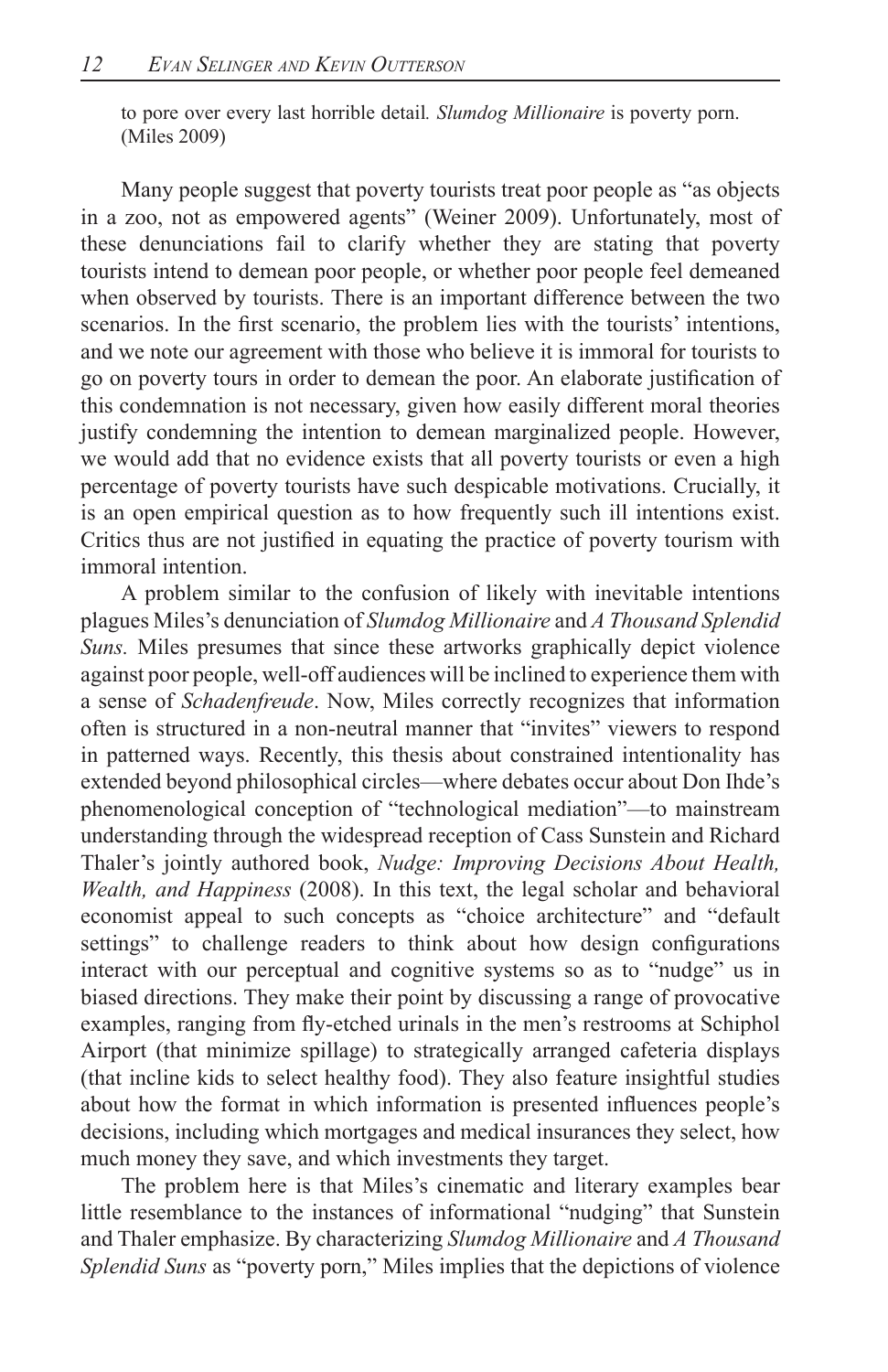against poor people there are so sensationalized as to likely arouse the vile viewer/reader response of enjoying the depicted miseries. Contrary to this view, we contend that neither logical nor empirical necessity supports such a cynical link between the content of violent media (of this kind) and the perceptions of those who view violent media (of this kind). The only response that can be reasonably inferred to follow from exposure to such emotionally powerful content is an emotionally powerful response. Of course, it could be argued that in a culture typified by widespread sadism, those emotions are readily expressed as pleasure in the other people's pain. But while some cultural critics identify U.S. culture with a sadist sensibility, we find that such a sweeping generalization is too reductive to be informative. It is more useful to posit that while some people will, in fact, feel better about their privileged lives as a result of being exposed to these stories, others will feel sympathy for the victims that these stories portray. Knowing that sympathetic viewers of these media do exist, the well-respected non-profit organization Save the Children is using *Slumdog Millionaire* as an educational tool to raise awareness of global poverty. In short, then, Miles does not provide good reasons for assuming the perverse response.

In fact, Miles's criticism does not become any more persuasive if we reconstruct it as a point about the ontological differences that distinguish film from reality. To be sure, movies like *Slumdog Millionaire* are heavily-edited, contrived, aestheticized, and replete with scenes that blend historical fact with cinematic fiction. Furthermore, the expectations that spectators bring to movies can differ from their expectations of real life events because their past movie experiences influence their current ones, exacerbating disciplined responses to artificial stimuli. Nevertheless, for all of these differences, it still remains the case that no compelling causal forces impinge upon viewers that incline them to respond in the objectionable manner that Miles identifies.

The second scenario concerning how poor people respond to being observed suffers from the same problem as the first. It also conflates possible with actual intentions by presuming that poor people necessarily must feel demeaned when observed by tourists. As the reader's comment about visiting Mumbai in 2003 establishes, some poor people do feel that being observed demeans their existence. Nevertheless, it is presumptuous to assume that all poor people necessarily must feel demeaned when observed by or interacting with tourists. Such presumptuousness is ironic because it actually deprives poor people of the very "agency" that it intends to safeguard. To this end, one of the readers of "Slum Visits: Tourism or Voyeurism" (2009) leveled moral accusations at the author, journalist Eric Weiner, and commentators who condemned poverty tourists as immoral voyeurs without actually consulting with the poor people who were observed and supposedly harmed. The following response is illustrative: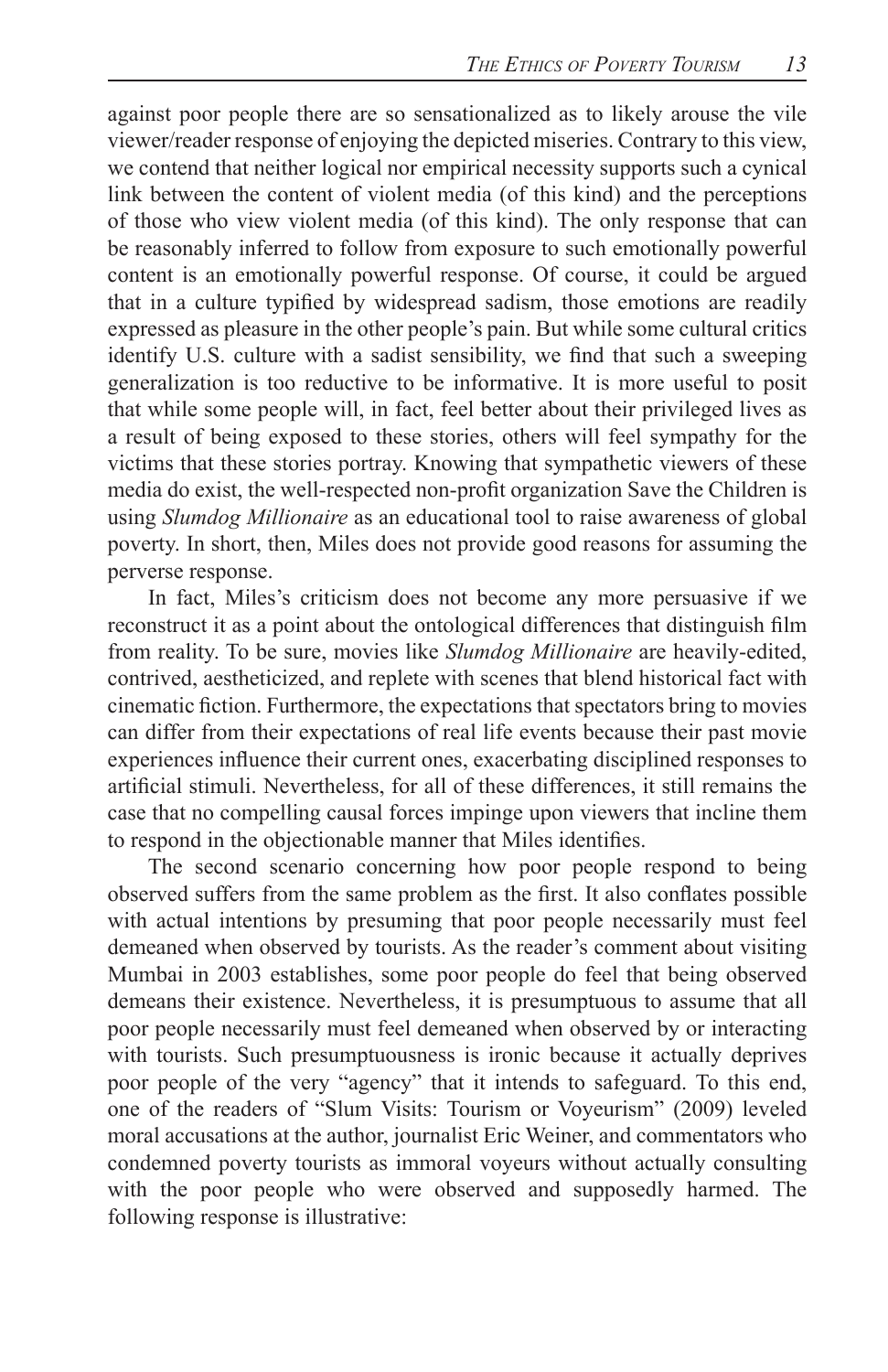Here's a really novel idea. To *New York Times* reporters like Eric Weiner, the tourists, tour organizers and all you fine folks who are commenting. Why not ask the residents themselves? This article appeared not to interview a single resident to ask their opinion on tourism vs. voyeurism. Nor has anyone in the commentary suggested that the article should have done so. Even those who are arguing for residents' dignity. Failing to grant residents' the agency of making that choice is the greatest transgression. Shame on all of you.<sup>10</sup>

The indignation expressed in this passage conveys a criticism central to environmental justice: Without the guarantee of participatory parity, ethically justified skepticism can be conveyed at any claim made by a privileged group about the identity or beliefs of an underprivileged group.

Having agreed that it is immoral for people to go on poverty tours with the intent of demeaning others, having rejected the thesis that one can make valid *a priori* assumptions about the intentions of poverty tourists and readers of poverty media, and having rejected the thesis that one can make valid *a priori* assumptions about how poor people feel about being observed, we now have to address the matter of what judgments are appropriate to the cases where poor people do feel demeaned by being observed. Should tourists in this circumstance feel the shameful "wisdom of repugnance" akin to the experience had by a person who looked at the ground in shame after realizing that a poor person felt it was inappropriate of him/her to be in the slums of Mumbai? Does it matter, morally speaking, that he/she did not intend to be demeaning?

Both effect and intention should matter, in different ways. Some people will feel demeaned by some poverty tourists, while others will not. This is an empirical question, but to the extent that people do not actually feel demeaned, the objection fails. For those who do feel demeaned, we might ask whether all poverty tourists would elicit the same response to the same degree. Perhaps the objection is not to poverty tours as such, but only badly executed poverty tours, just as some tourism has a much larger carbon footprint than others. This is a helpful exercise, as it makes us ask what aspects of poverty tourism elicit the strongest negative reactions from the residents or does the greatest harm to everyone involved. The next question then becomes how the tours could be modified to reduce or eliminate the harm.

As for intention, few would defend a tourist who was intentionally demeaning another person. To stay on point, we will make the simplifying assumptions that the remainder either have good intentions (the roadpaving kind) or perhaps are clueless. Either way, when confronted with the unintended demeaning effect of their actions, these tourists and tour operators will have an opportunity. They can continue to act in the face of what is now a known harm (and become an intentionally demeaning tourist) or they can

<sup>10.</sup> This caveat about the dangers of elites representing marginalized people is a longstanding concern in postcolonial studies, and one of us has even written about it in the context of discussions of the Indian *Dalit*. See Amit Ray and Evan Selinger (2008).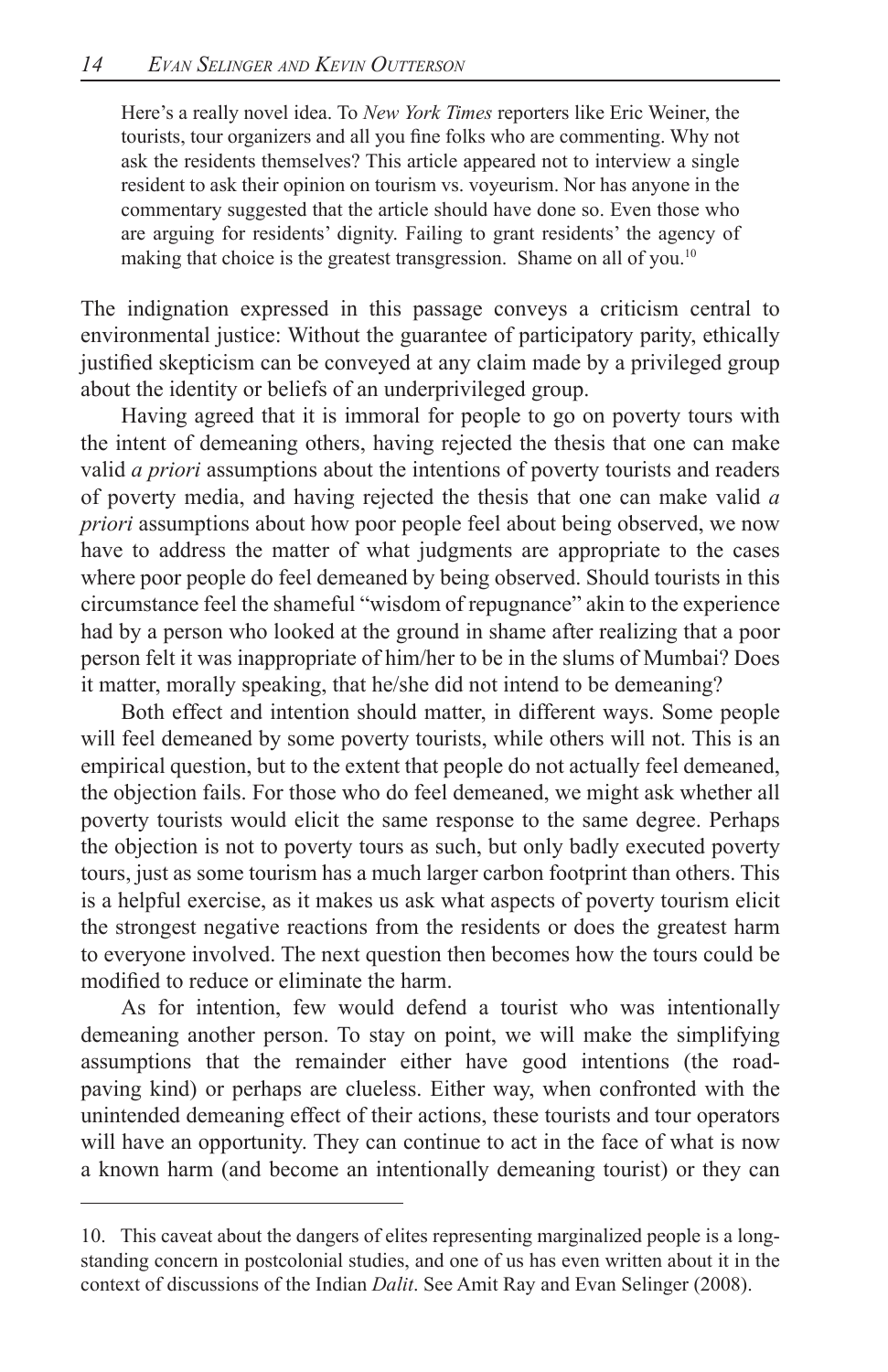modify their behavior with the intention to reduce the harm. Whether they are successful in the latter is again an empirical question, which might trigger an iterative action/reaction process. This process is a path to ethical improvement in tourism practices, if well executed. Crucially, the path opens up new opportunities for transformative justice as it can engender new forms of respect, new configurations of political relations, and changes in how power and agency are expressed. Ideally, participatory parity will be enhanced, and tourists will be more responsive to local conceptions of acceptable behavior, including behavior related to responsible times for travel, responsible terms of identification, and responsible norms of interaction.

One troubling assumption in this discussion is that the communities are homogeneous in their reaction to poverty tourism. Perhaps most residents of Rocinha are indifferent about the tourists; some are obviously pleased to see them. But what if one person is terribly upset by it? Is that enough to veto the visit? What if just one person is mildly annoyed by the tour?

At this point, we look for individual answers in contract, and community answers in democratic consent. Certainly, if the residents have made a bargain (a sale, as in the artists' studio in Rocinha), some of the objections fall away. No one forced them to sell goods or services to the tourists, but having done so, they are not well positioned to complain that they feel demeaned by the transaction. Some might say that the concept of consent is invalid in the context of gross inequality, that residents who sell to tourists are coerced by the extreme wealth gap into a transaction that demeans them. Such arguments are leveled at consensual sex workers and capitalism in many contexts. We acknowledge this argument but will not address it here, as it applies in many contexts well beyond poverty tourism. In any event, the vast majority of Rocinha residents do not consent by contract to poverty tourism, nor do they benefit directly.

Perhaps consent (or the absence of dissent) derived from the community through customary or democratic processes can bridge the gap. If a tour has permission from the community's legitimate leaders, or is otherwise permitted under local law and custom, then we might overlook the mild annoyance of the solitary objector. That person's difficulties have been weighed in the balance and found wanting; not by an external value system or neocolonial power, but by the legitimate and internal governance system in the community itself. And if that is true for the mildly annoyed, it is also true of the deeply disturbed minority, so long as the legitimacy of the leadership structure can bear the weight of the aggrieved minority.

In short, the consent of the community matters greatly, and complaints and suggestions from residents and their leaders should shape poverty tour practices. The absence of formal consent should not hinder tourism, so long as the community is not objecting. A legitimate community decision to ban tourists should be respected, and a visit in violation of that ban would be unethical. Identifying a "legitimate" decision is more difficult.

Democratic structures have the capacity to evaluate the relative merits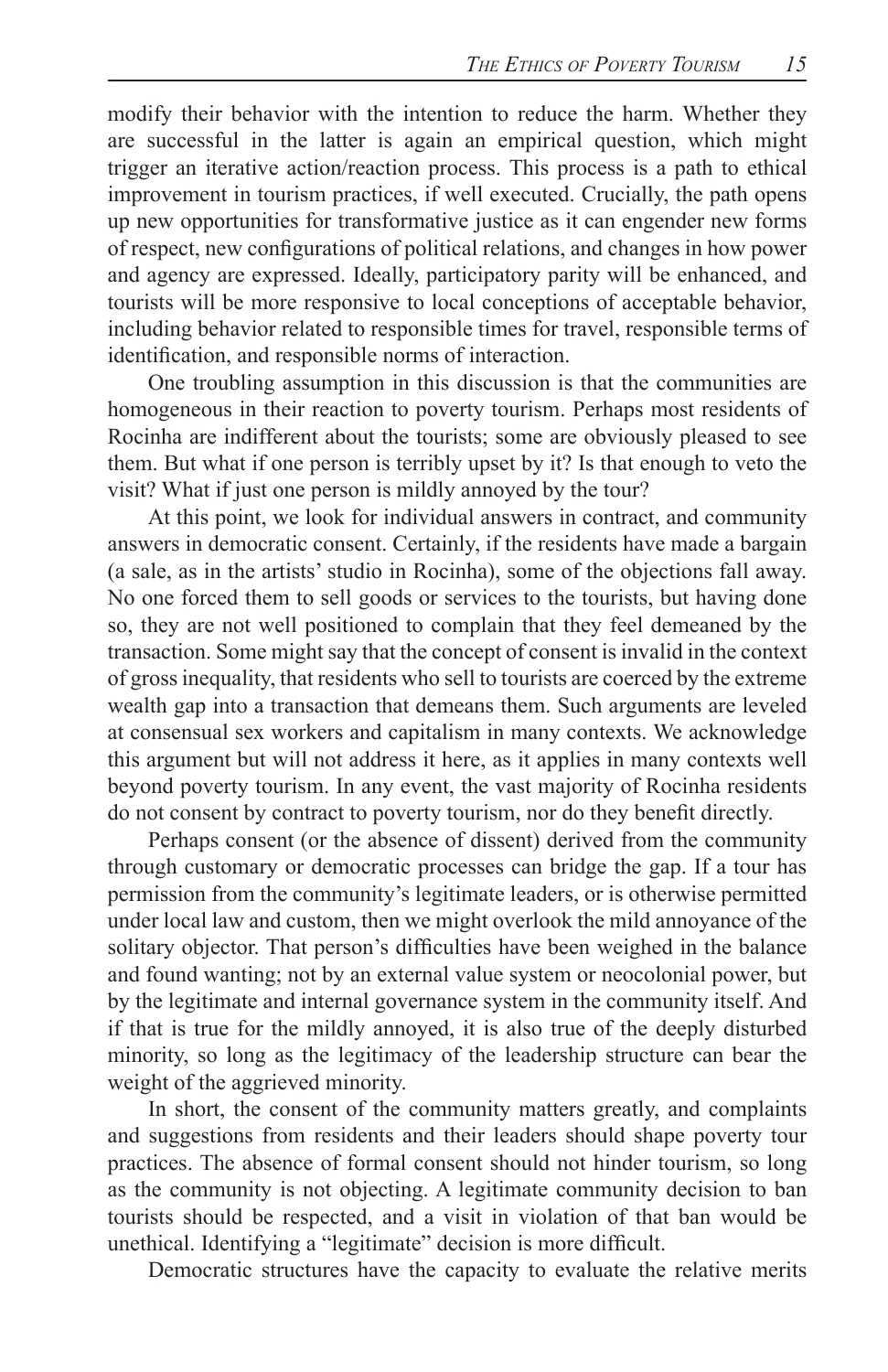of restrictions on travel and tourism. In the United States, those opposed to freedom of travel bear a heavy burden to justify restricting such a fundamental right, which encourages us to operate with the presumption that consent is not needed until objections are voiced. As Gregory Hartch stated, "the right to travel has been recognized by American courts for more than 150 years" (1995; 457, 459). It was the first fundamental right recognized under the Fourteenth Amendment. The right to travel is fundamental to our national conception of freedom: "The rule of open travel on the roads was viewed as superior to freedom of speech, freedom of religion, and freedom of press throughout the late 1800s" (Roots 2005; 245, 249). "[T]he constitutional right to travel from one State to another . . . occupies a position fundamental to the concept of our Federal Union. . . . A right so elementary was conceived from the beginning to be a necessary concomitant of the stronger Union the Constitution created" (*United States v. Guest* 1966, 745, 757–58). The right to travel is an important component of personal autonomy. While the consent and participation of the community are ethically valuable, the mere absence of formal consent should not block the right to travel until legitimate objections are raised.

In the context of Rocinha, we have serious concerns about community consent, given the quasi-governmental role played by the drug traffic gangs, together with their erstwhile allies, the residents' associations. These institutions suffer significant democracy deficits, and yet one would be hard pressed to point to alternative institutions in a better position to govern Rocinha. In any event, the tours occur only because the gangs and the residents' associations tacitly allow them to continue.

#### *3e. Voyeurism: Contexts 4–7*

There is not much to say about the fourth context in which immoral voyeurism is said to occur. If poverty tourists are dishonest about their intentions, they deserve moral rebuke. For example, we should consider tourists to be morally reprehensible if they proclaim motivation to learn more about poverty, but in fact their guiding intention is to acquire life experience that will make for interesting party stories, or to make a profit (using the funds only for personal benefit) by selling pictures of suffering people once home. Because this judgment can be justified by a variety of moral outlooks, it does not require elaborate justification.

The next context, however, calls for more nuanced considerations. It is quite possible that the mere presence of tourists will make poor people feel demeaned, even if the tourists have good intentions. This issue might tilt the balance towards virtual poverty tourism, especially through film, if the primary harm is the demeaning presence. In Rocinha, several tour operators lead small tour groups every day. With a documentary film, the intrusion would occur just once. Of course, documentary films are exactly what send some tourists to the *favela*, sometimes with false impressions. Likewise, the *New York Times* article will undoubtedly spur some interest in these tours; some will go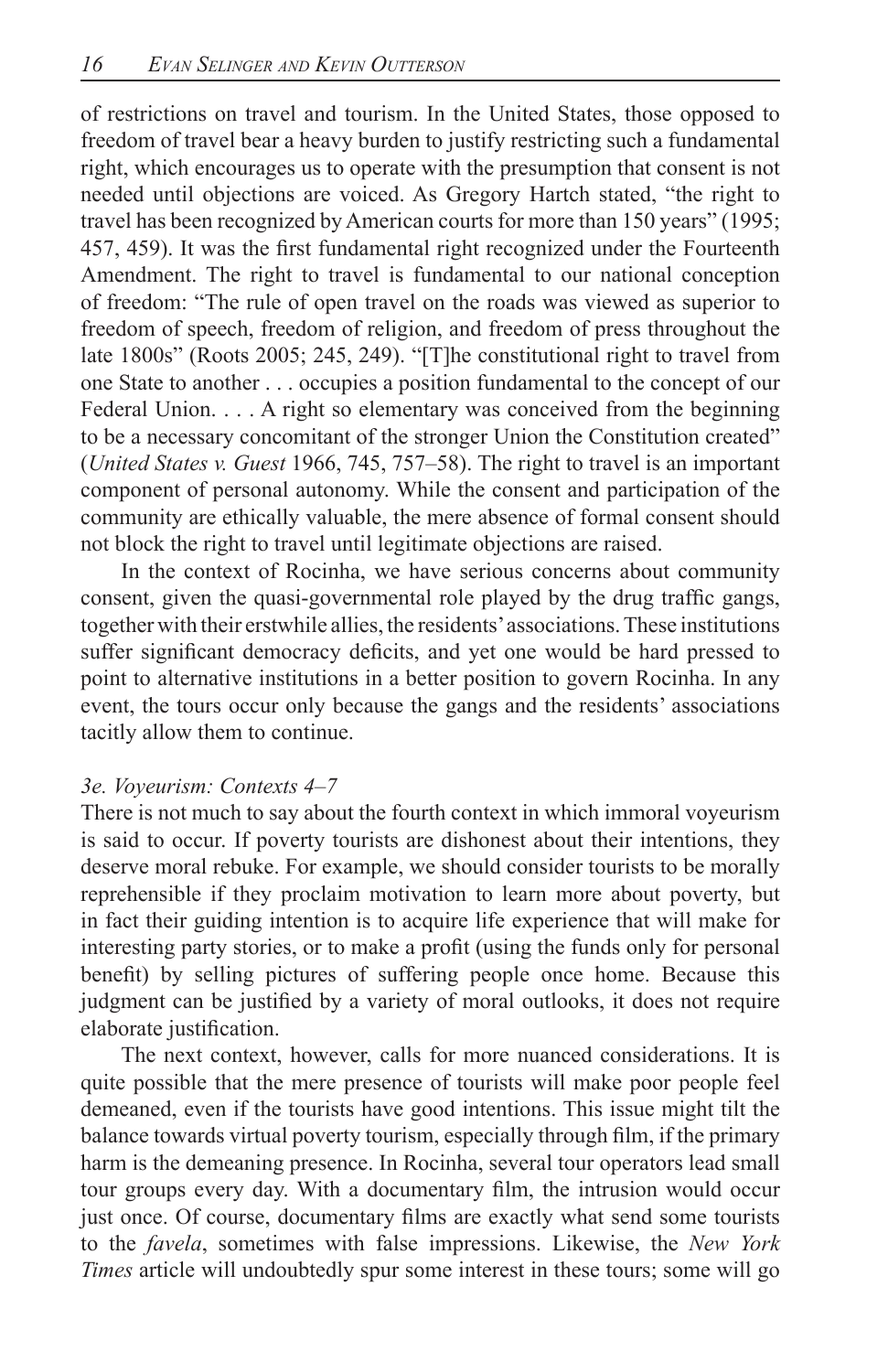with inaccurate expectations.Leaving the question of virtual versus physical tourism unresolved for the moment, let us consider the underlying claim about demeaning presence. The following responses to "Slum Visits: Tourism or Voyeurism" (Weiner 2009) defend the thesis that the tourist's gaze demeans the dignity of the poor people who are observed because poor people are a marginalized group.

Why a rich person would pay someone to drive them around my neighborhood is beyond me. Imagining a red double-decker tour bus circling Hunts Point and surrounding neighborhoods would be more an oddity first, and after a while, anger. It would make me angry, if while I'm walking to the market with my children, to buy what groceries I can afford this week with my ever decreasing food stamp allotment, to see a group of wind tousled, pastel wearing tourists with cameras slung about their necks.<sup>11</sup>

This kind of "tourism" of poverty is disgusting in its reliance on power differentials. If you visit rich neighborhoods and gawk at the people living there, chances are they have the means (if not the desire) to gawk at you. Day tours into the poorest places of the world, whatever country, appall me. "Mission" trips—teenagers spending \$1,000 to go put in a few days work in exchange for a resume-booster—are no better.

Are these privileged people really so unimaginative and shallow that they have to see poverty to know that it exists? And do they really think that their "changed" perspective justifies the damage done by their travel (because foreign poor people are generally so much hipper than the ones under the bridge when you drive home from work)?

The guiding idea in these responses is that poverty tourism is an unacceptable form of voyeurism because it *displays an asymmetric presence that reinforces social stratification*. The following sociological features are relevant to this issue: poor people cannot take a comparable tour of a rich neighborhood; poor people who work in resorts are instructed not to make eye contact with rich guests; despite the legality of free-association, poor people have been rounded up by the police for being in neighborhoods they do not "belong" in; and the conspicuous consumption of rich tourists can serve as a painful reminder of how much better off others are. For the reasons expressed in the previous section, no one is justified in assuming, *a priori*, that the presence of tourists must induce the harm and resentment that these quotes detail. However, it is empirically possible that poor people will feel this way about being observed, regardless of the tourist's intentions.

In the context of Rocinha, some of these concerns may not be well grounded. The theory of *asymmetric presence* as a damaging force loses power if you spend a few days watching television in Rocinha. Brazilian television is

<sup>11.</sup> We made small stylistic changes to this quote.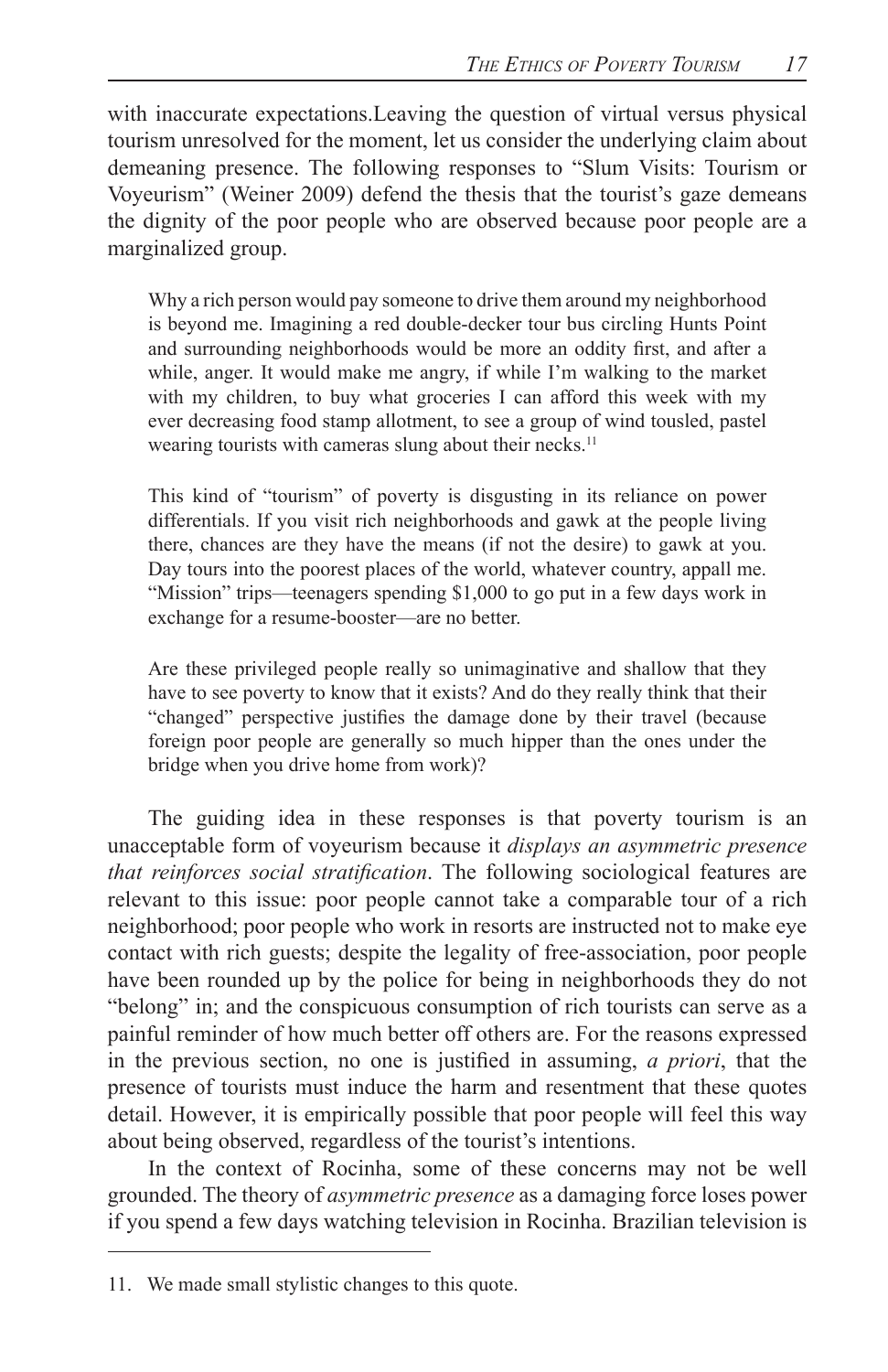ubiquitous in *favela*s, and wealth is prominently on display. If it is harmful for Rocinha residents to be confronted with wealth and inequality, poverty tours are not the primary cause. Likewise, the assumption that Rocinha residents cannot take a comparable tour of wealthy areas does not fit well with the Brazilian context. Many of the residents of Rocinha work in the homes and businesses of Ipanema. They travel by public transit every day to the homes and workplaces of very wealthy people. We are not defending the income inequality in Brazil, but merely stating the obvious: income inequality is not news to Brazilian *favela* residents. Nor would a Hollywood-style tour of the homes of the rich and famous do much to restore the moral balance.

Perhaps the argument is that Rocinha is a refuge for the poor, and should be protected as a safe haven from social difference. This is a plausible argument. In other contexts, such as that of Native Americans, certain areas are preserved for the tribal members from external intrusions. If Rocinha's community leadership took such a position, then it would be entitled to respect. But the mere presence of inequality (absent other compelling circumstances) should not create a zone of non-autonomy around the poor and their communities, preventing other people from exercising their autonomy, including the right to travel.

The sixth context in which immoral voyeurism is said to occur are instances where members of a privileged group misrepresent the values and beliefs of an underprivileged group on the basis of selective observations of their lives. The phenomenological tradition presents rich insights into this issue, and we can gain clear sense of its basic parameters by reflecting on a summary presentation of the concepts of the "male gaze" and the "racial gaze."

In her feminist classic *The Second Sex* (1949), Simone de Beauvoir— Sartre's longstanding partner and collaborator—argues that women are defined as inferior "others" in male-dominated cultures and socially disciplined to accept their second-class status as a natural state of affairs. By extending de Beauvoir's insights into the social construction of gendered identity, feminist scholars learned how to analyze a range of representations—including photography, cinema, painting, and even the history of philosophy itself––as manifestations of a "male gaze." This reductivist gaze is defined by its tendency to view women not as subjects, but as eroticized and fetishized objects. It is identified as a leading cause underlying degrading depictions of women's lives, beliefs, and values—depictions that unduly demean their political, moral, and aesthetic worth, and which disregard the adverse psychological and social consequences that result from such abjection. By the 1980s, Laura Mulvey's conception of "Woman as Image, Man as Bearer of the Look"—a section title found in her frequently cited essay "Visual Pleasure and Narrative Cinema" (1975)—became an organizing principle of much feminist and cultural studies scholarship.

In his seminal *Wretched of the Earth* ([1961] 2005), Franz Fanon offers a forceful articulation of the idea of a "racial gaze." This idea is so powerful that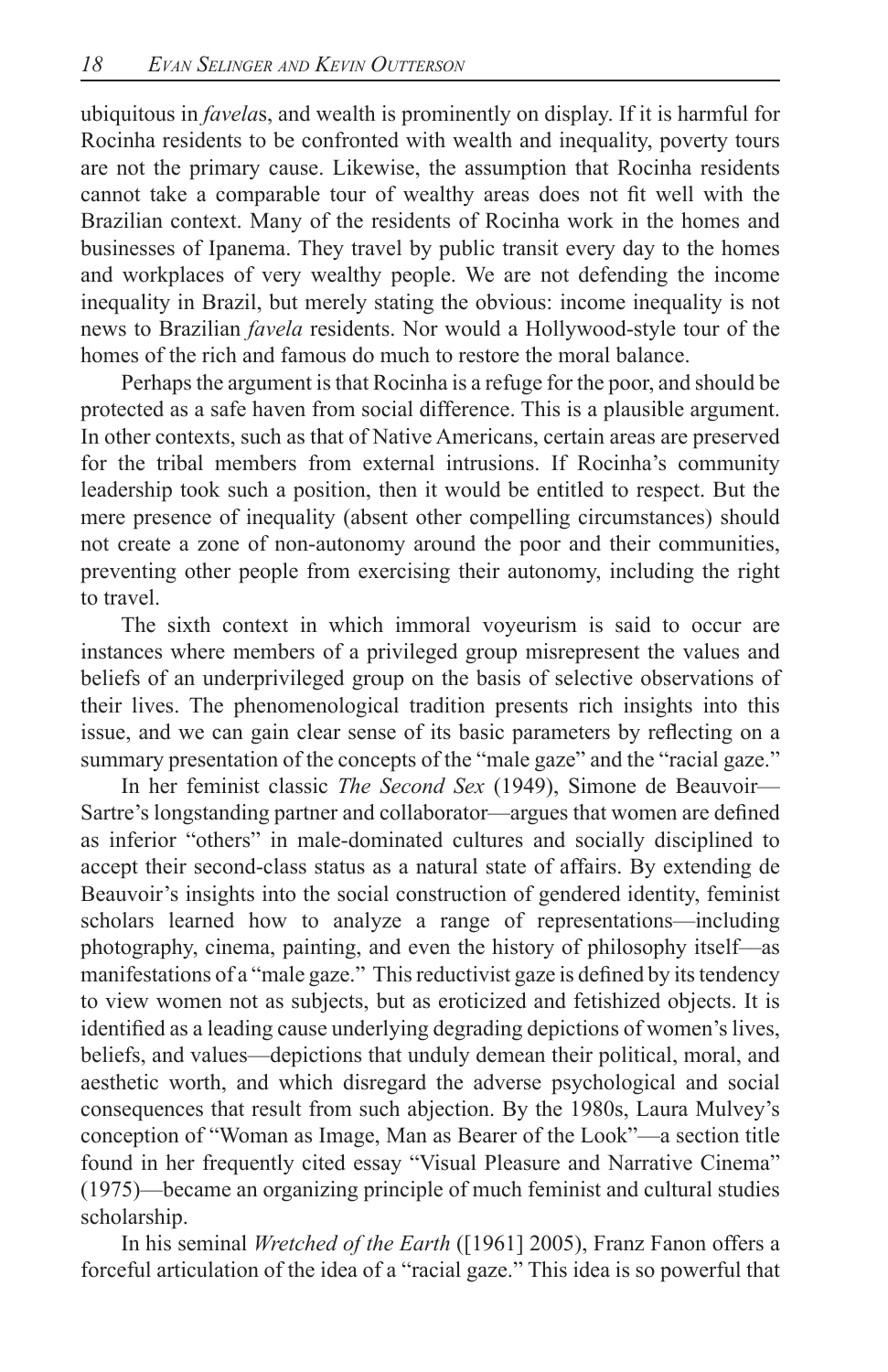in the Preface Sartre himself writes: "The Third World finds *itself* and speaks to *itself* through his [Fanon's] voice." \*AUTHORS: PAGE #\*

As Teodros Kiros reminds us, Fanon explored the concept of the "racial gaze" by examining how "the black person is not only burdened by geography, history, and place" but also "most particularly saddled with the heavy weight of difference, difference exacted by the idea of race" (Kiros 2006, 216–17). Fanon contends that white people routinely look at black people with a gaze that emerges from a dangerous "double consciousness." According to Fanon, the white racist who condemns black skin and African cultures simultaneously "secretly desires their black bodies and ways of doing things" (218). Fanon insists that when black people begin to understand this paradox of desire and repulsion, they take a crucial step in developing an emancipatory psychology rooted in black pride.

This is a potentially damaging critique of poverty tourism, especially if the visits are superficial and poorly rooted in context––the "safari bus" rides again, now saddled with the "bourgeois gaze." Agencies serving the homeless in the U.S. are frequently inundated with requests for groups to provide dinner on Thanksgiving Day, but a dearth of volunteers in other months. Many challenge these holiday efforts as shallow and transient.

Poverty tours are certainly exposed to the real possibility of superficiality and reinforcing of stereotypes. But all superficial experiences are not equally problematic. In the United States, many Native American tribes host gambling casinos, legally permitted because the tribes have some autonomous legal authority. At some of these casinos, one will occasionally find a performance, replete with Native dancing and dress. In Boston, one can view an exhibition of Irish step dancing; in Houston, a rodeo; colonial re-enactments in Williamsburg; in Harlem, jazz and blues on Saturday night and Black gospel choirs on Sunday morning. Perhaps some of these are performances and not authentic cultural expressions. But if they are just images designed for consumption, that does not make them unethical. They are what they are: entertainment for the tourist and perhaps a small dose of culture or education. This point emphasizes the value of linking quality teaching (e.g., reflexive inquiry into the conditions under which identities and stereotypes are constructed) and tourism, rather than abandoning either teaching or tourism altogether. Also important are the consent of the observed, as discussed above. We recognize that in framing the issue of entertainment in this way, we are not addressing recognition justice concerns about the unequal ways in which certain groups have the power to incentivize underprivileged others to performatively adopt "entertainment" roles. This issue, however, brings us beyond the scope of the present essay.

Finally, the last context listed in our taxonomy of voyeurism is instances in which people conceive of certain events or images as inherently objectionable to observe. Outside of the tourism context, many examples meet this criterion. For example, some people consider pornography to be inherently immoral, other people consider public executions to be inherently immoral, and, as the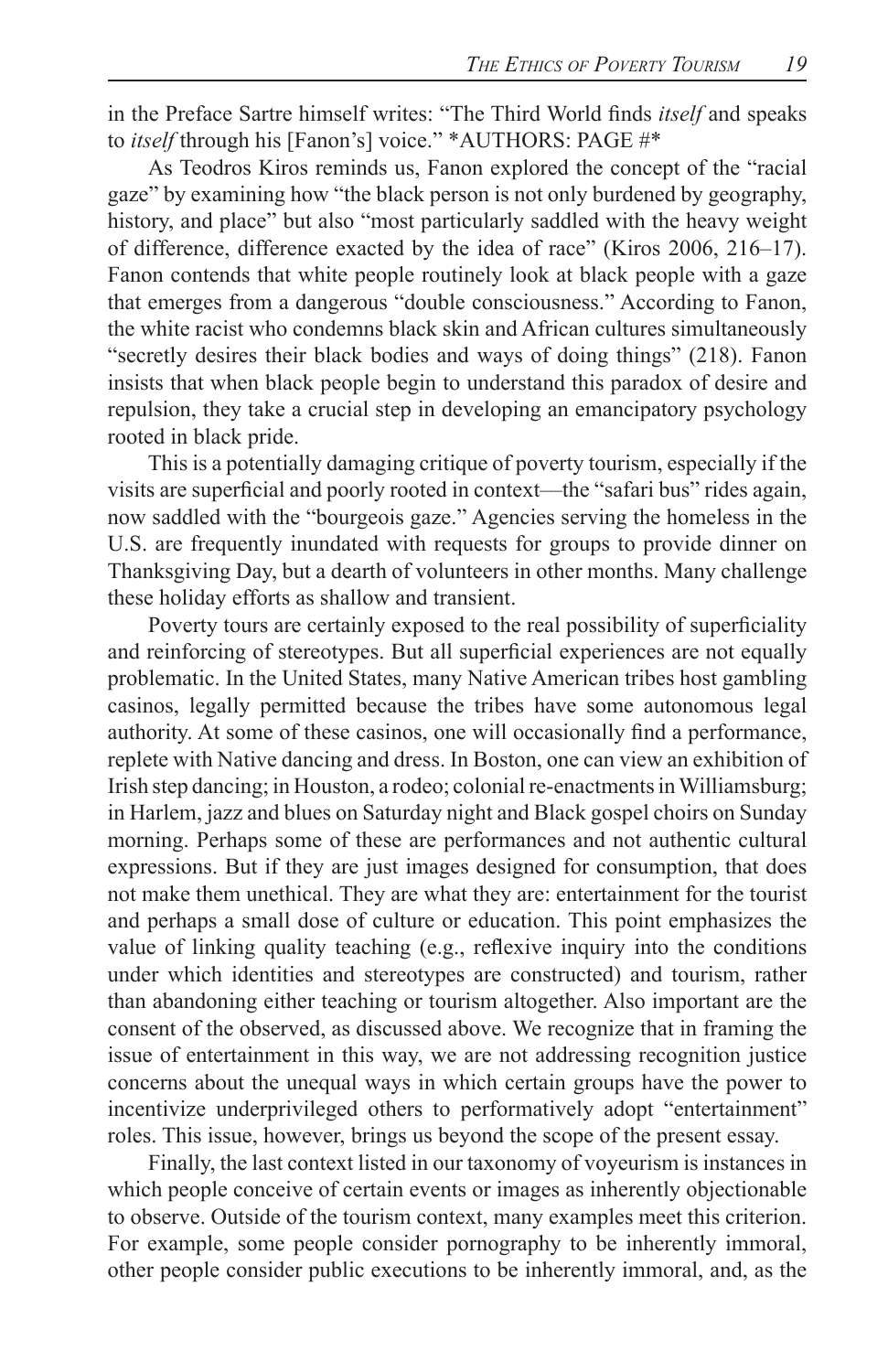recent controversy over the Danish political cartoon of the prophet Muhammad demonstrated, some cultures consider depictions of certain religious imagery to be profane.

In the tourism context, several examples are germane. To pick but a single salient one, we can note that, according to a *BBC News* article, some Jewish settlers have offered special "terror tours" of the West Bank and Gaza where tourists receive training in hand-to-hand combat and weapon use, view Palestinian "terror enclaves" from a helicopter and suicide bomber belts that the Israeli army seized, and, finally, engage in a paintball fight in a simulated Arab village containing simulated Arab terrorists.12 Not only does this practice raise questions about how tourism can exacerbate prejudices, but it also prompts us to consider whether it is inherently objectionable for people who are not journalists or soldiers to take a "tourist" attitude towards warfare. But why are actual preparations for real events acceptable, while mock preparations for the same events are condemned? People with money and time can put themselves through training camps as if they were minor league baseball players, racecar drivers, jungle mercenaries, or astronauts. Why not Jewish West Bank settlers? Beyond this extreme example, many Israeli kibbutzes offer short-term visits as a way to experience "real kibbutz life." Undoubtedly, some of that experience includes anti-terrorism training, formal or informal. If the underlying practice is defended solely on a ground of strict necessity, then the tourist may be acting unethically absent such necessity. But in most cases, necessity is not the explicit or implicit justification, and the ethical distinction between tourist and participant fades.

#### **Conclusion**

We do not defend all or even most poverty tourism practices. As noted in the introduction, empirical work may find that most poverty tours are ethically objectionable as voyeuristic experiences. Our delimited task has been to bring some taxonomic order to the debate, and to resist categorical condemnation of poverty tours. Hopefully the structure and insights expressed in this collaborative paper will help the debates over tourism transition to a mature discourse.

Additionally, we hope that our essay will advance inquiry into the following question—a question that is broader in scope than poverty tourism,

<sup>12.</sup> To avoid any potential confusion, we would like to note that in appealing to this example, we are not taking any side in the Israeli-Palestinian conflict. Rather, we simply are claiming that if ethical criticism is being leveled at simulations of conflicts, they are missing the mark. If the conflicts themselves are morally questionable, then so too are the simulations, but only because they perpetuate aspects of conflict, which is the proper subject of moral critique. In other words, the moral problem lies in the conflict itself, not in the incorrect claim that the simulation (tour) demeans the brutality of warfare because it is a simulation (tour).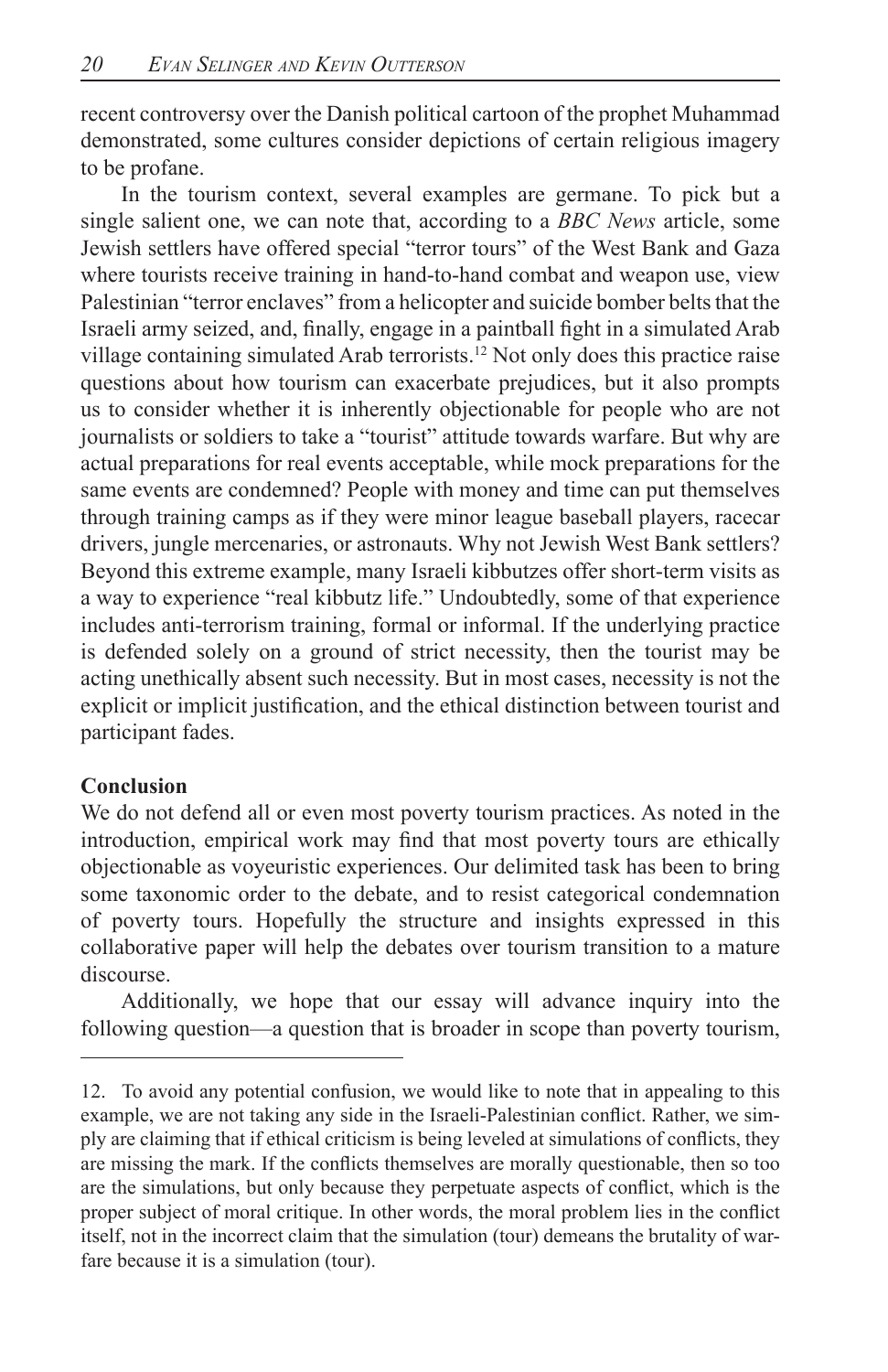but which has been central to the present discussion. In the context of domestic and global travel, who has the right to enter another community? Certainly a fire truck or ambulance does when it responds to an emergency call. Perhaps the President does when touring a disaster area; this visit can be a public act of solidarity, not tourism. But what of journalists, social workers, artists, documentarians and students? If students are permitted, what possible difference could academic credit provide as an ethical justification? Indeed, it would seem that if the backpacker in Rio wants equal access to *favela* tours, he or she should not be afforded less liberty than U.S. law students. Such interrogatives and observations ultimately prompt the following question: If ethical considerations are insufficient to warrant suspending the right to travel, do they amount to little more than reflexive reminders to maintain vigilant awareness of the complexity and ambiguity that attends to unequally structured social encounters?<sup>13</sup>

#### **References**

- Collins, Harry, and Robert Evans. 2007. *Rethinking Expertise*. Chicago: University of Chicago Press.
- Fanon, Franz. (1961) 2005. *Wretched of the Earth*. New York: Grove Press.
- Gentleman, Amelia. 2006. Slum Tours: A Day Trip Too Far. *The Guardian*, May 7.
- High, James Asa Jr. 2005. The Basis for Jurisdiction over U.S. Sex Tourists: An examination of the case against Michael Clark. *U.C. Davis Journal of Interational Law and Policy* 11(2): 343–71.
- Hanson, F. Allan. 2008 The Anachronism of Moral Individualism and the Responsibility of Extended Agency. *Phenomenology and the Cognitive Sciences* 7 (3): 415–24.
- Hartch, Gregory B. 1995. Wrong Turns: A Critique of the Supreme Court's Right to Travel Cases*. William Mitchell Law Review* 21(2): 457–84.
- Kass, Leon. 2002. *Life, Liberty, and the Defense of Dignity*. San Francisco: Encounter Books.
- Kiros, Theodoros. 2006. Franze Fanon. In *A Companion to African Philosophy*, ed. Kwasi Wiredu. Malden, MA: Blackwell Publishing Ltd.
- Kohn, Sally. 2008. Poorism? What is Inequality Coming to? *The Huffington Post*, Mar. 11. http://www.huffingtonpost.com/sally-kohn/poorism-what-is-inequalit\_b\_91000 .html
- Koven, Seth. 2004. *Slumming: Sexual and Social Politics in Victorian London*. Princeton, NJ: Princeton University Press.
- Lancaster, John. 2007. Next Stop, Squalor. *Smithsonian Magazine*, March. http://www .smithsonianmag.com/people-places/squalor.html
- Magnier, Mark. 2009. Indians Don't Feel Good About "Slumdog Millionaire." *Los Angeles Times*, Jan. 24. http://articles.latimes.com/2009/jan/24/world/fg-india -slumdog24
- Miles, Alicia. 2009. Shocked by Slumdog's Poverty Porn: Danny Boyle's film is sweeping up awards, but it's wrong to revel in the misery of India's children. *The Times*, Jan. 14.

<sup>13.</sup> We would like to thank David Lyons and Kyle Powys Whyte for their valuable assistance during the drafting phase of this essay.